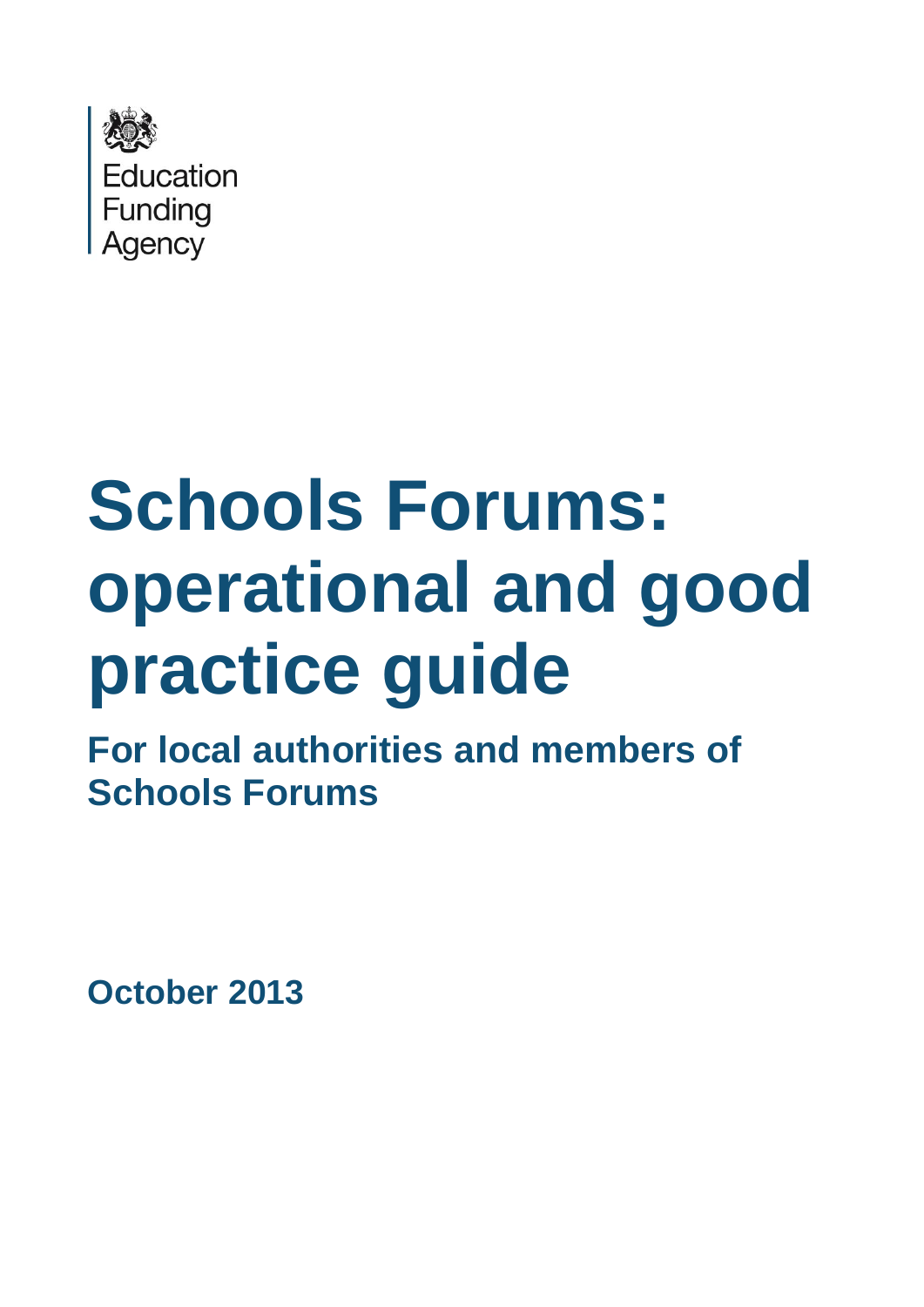# **Contents**

| <b>Executive summary</b>                                                  | 3  |
|---------------------------------------------------------------------------|----|
| Introduction                                                              | 9  |
| Section 1 – Schools Forum Regulations: Constitution and Procedural Issues | 10 |
| Regulations                                                               | 10 |
| <b>Schools Forum powers</b>                                               | 10 |
| Membership                                                                | 11 |
| Term of office                                                            | 12 |
| <b>Schools members</b>                                                    | 13 |
| Election and nomination of schools members                                | 14 |
| Election and nomination of academies members                              | 15 |
| Non-schools members                                                       | 16 |
| Other membership issues                                                   | 17 |
| The role of executive elected members                                     | 17 |
| Recording the composition of Schools Forums                               | 18 |
| <b>Observers</b>                                                          | 18 |
| Participation of local authority officers at meetings                     | 18 |
| Procedures                                                                | 18 |
| <b>Public access</b>                                                      | 20 |
| Working groups                                                            | 20 |
| <b>Urgent business</b>                                                    | 20 |
| Resources of the Schools Forum                                            | 21 |
| Section 2 - Effective Schools Forums                                      | 22 |
| Introduction                                                              | 22 |
| Induction of new members                                                  | 23 |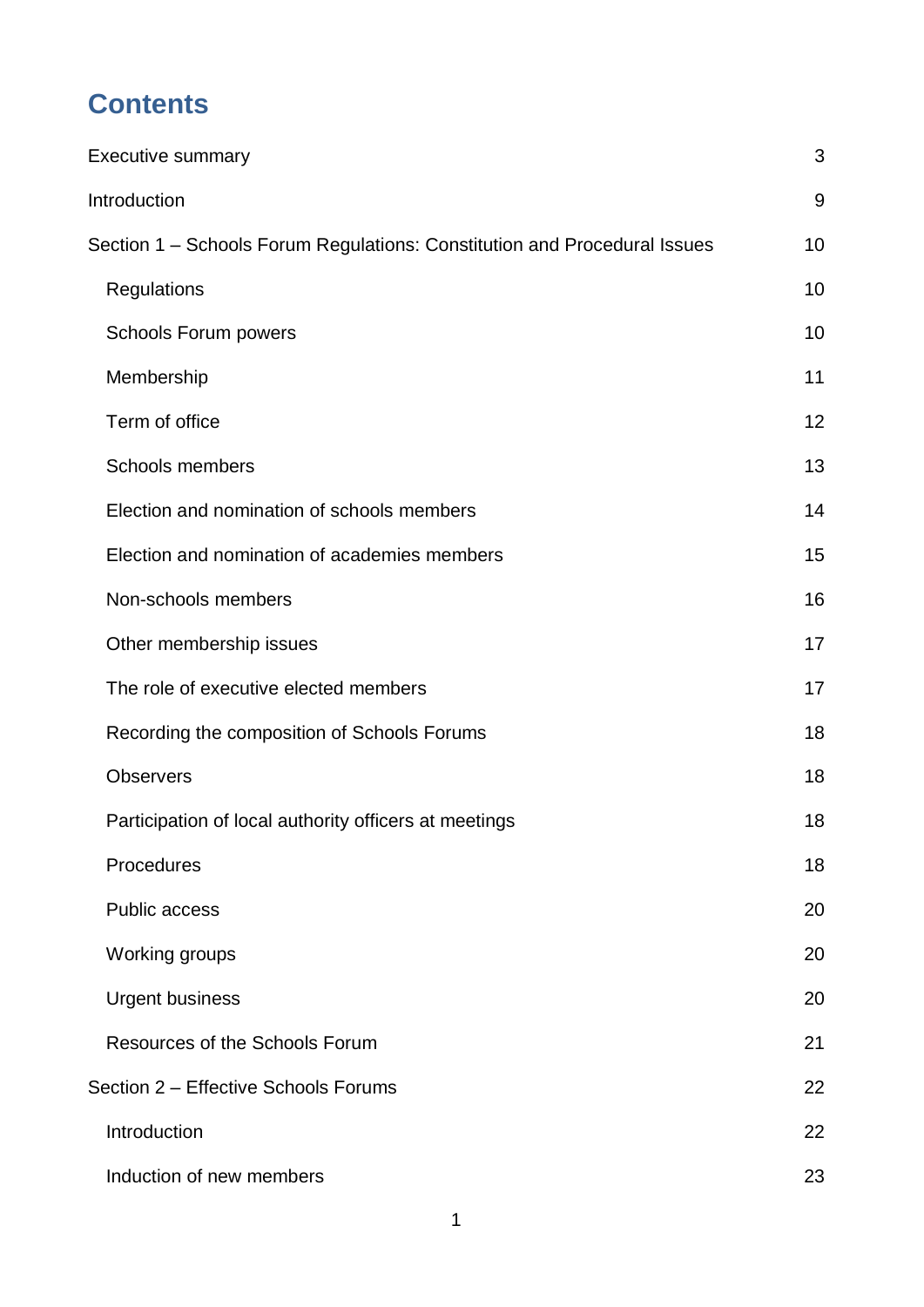| Training                                 | 23 |
|------------------------------------------|----|
| Agenda setting                           | 23 |
| Preparation for a Schools Forum meeting  | 24 |
| Chairing the Schools Forum               | 25 |
| <b>Clerking the Schools Forum</b>        | 25 |
| Good practice for Schools Forum meetings | 26 |
| Meeting notes and recording of decisions | 27 |
| Communication                            | 27 |
| News updates                             | 28 |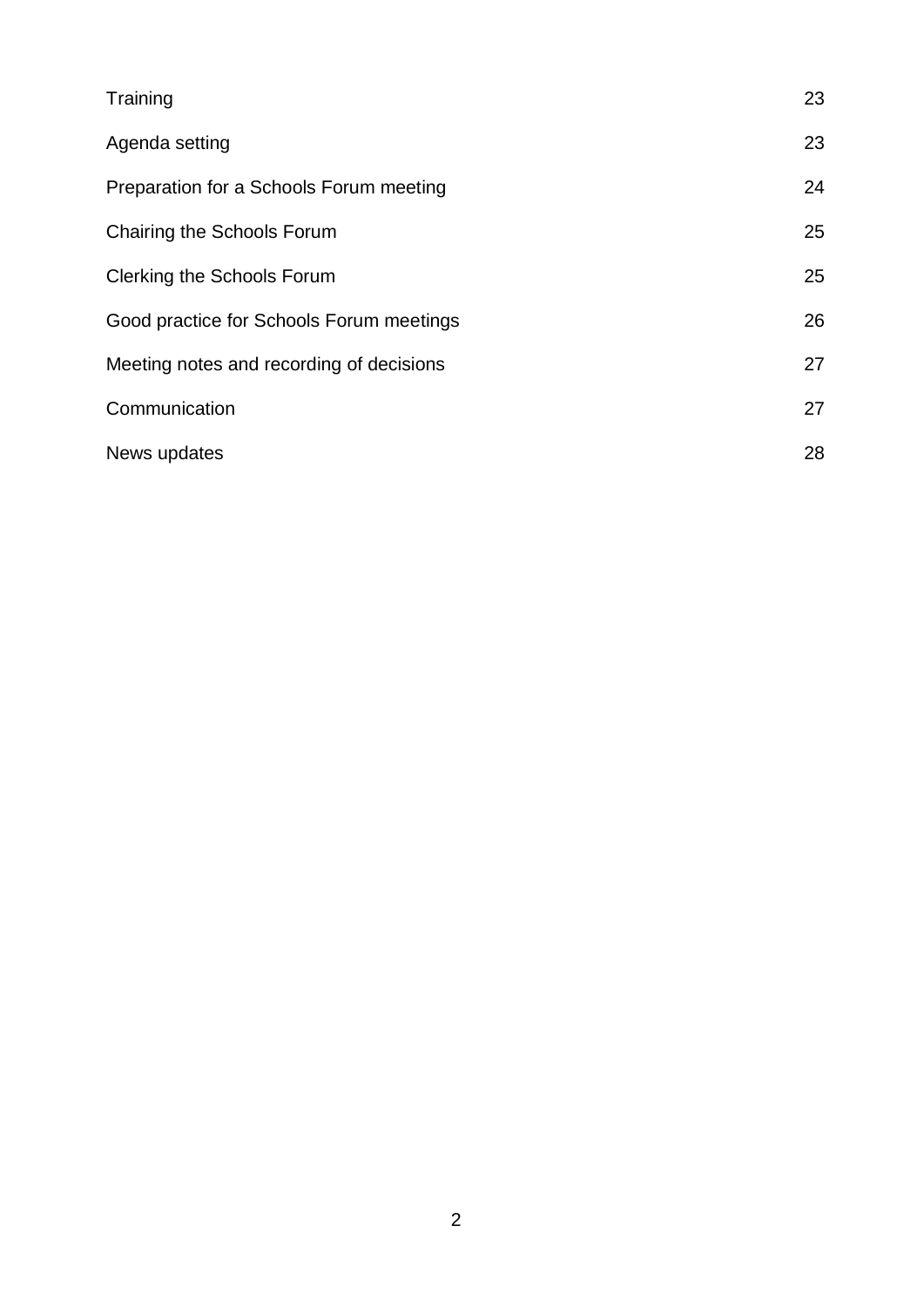# **Executive summary**

The two tables in this section are provided as a summary of the structure of Schools Forums and the decision making powers of the local authority (LA) and the Schools Forum according to Regulations.

<span id="page-3-0"></span>

| <b>TABLE 1: SCHOOLS FORUM STRUCTURE</b> |                                                                                                                                                                                                                                                                                                                                                                                           |                                                                                                                              |                                                                                                                                                                                   |  |
|-----------------------------------------|-------------------------------------------------------------------------------------------------------------------------------------------------------------------------------------------------------------------------------------------------------------------------------------------------------------------------------------------------------------------------------------------|------------------------------------------------------------------------------------------------------------------------------|-----------------------------------------------------------------------------------------------------------------------------------------------------------------------------------|--|
| Category                                | <b>Schools Members</b>                                                                                                                                                                                                                                                                                                                                                                    | <b>Academies Members</b>                                                                                                     | <b>Non-School Members</b>                                                                                                                                                         |  |
| Represented groups                      | Where the LA maintains the following types<br>of school, they must be represented on the<br><b>Schools Forum:-</b><br><b>Secondary Schools</b><br><b>Special Schools</b><br><b>Nursery Schools</b><br><b>PRU<sub>s</sub></b><br>There is no specific requirement in<br>Regulations for a primary rep, but this is<br>captured by requiring membership to be<br>based on pupil proportions | No specific groups, but<br>academies members will<br>represent academies, free<br>schools, UTCs and Studio<br><b>Schools</b> | 16-19 providers<br>Early years Private,<br>Voluntary and Independent<br>(PVI) providers<br>Before considering other<br>groups, the LA must<br>consider diocesan<br>representation |  |
| Type of member                          | Within each of the five groups above there<br>are the following types of member:-<br>Headteachers (or their<br>representative)<br>Governors<br><b>Headteachers and Governors</b><br>In overall terms there must be at least one<br>headteacher (or their representative) and<br>one governor                                                                                              | Any                                                                                                                          | Any                                                                                                                                                                               |  |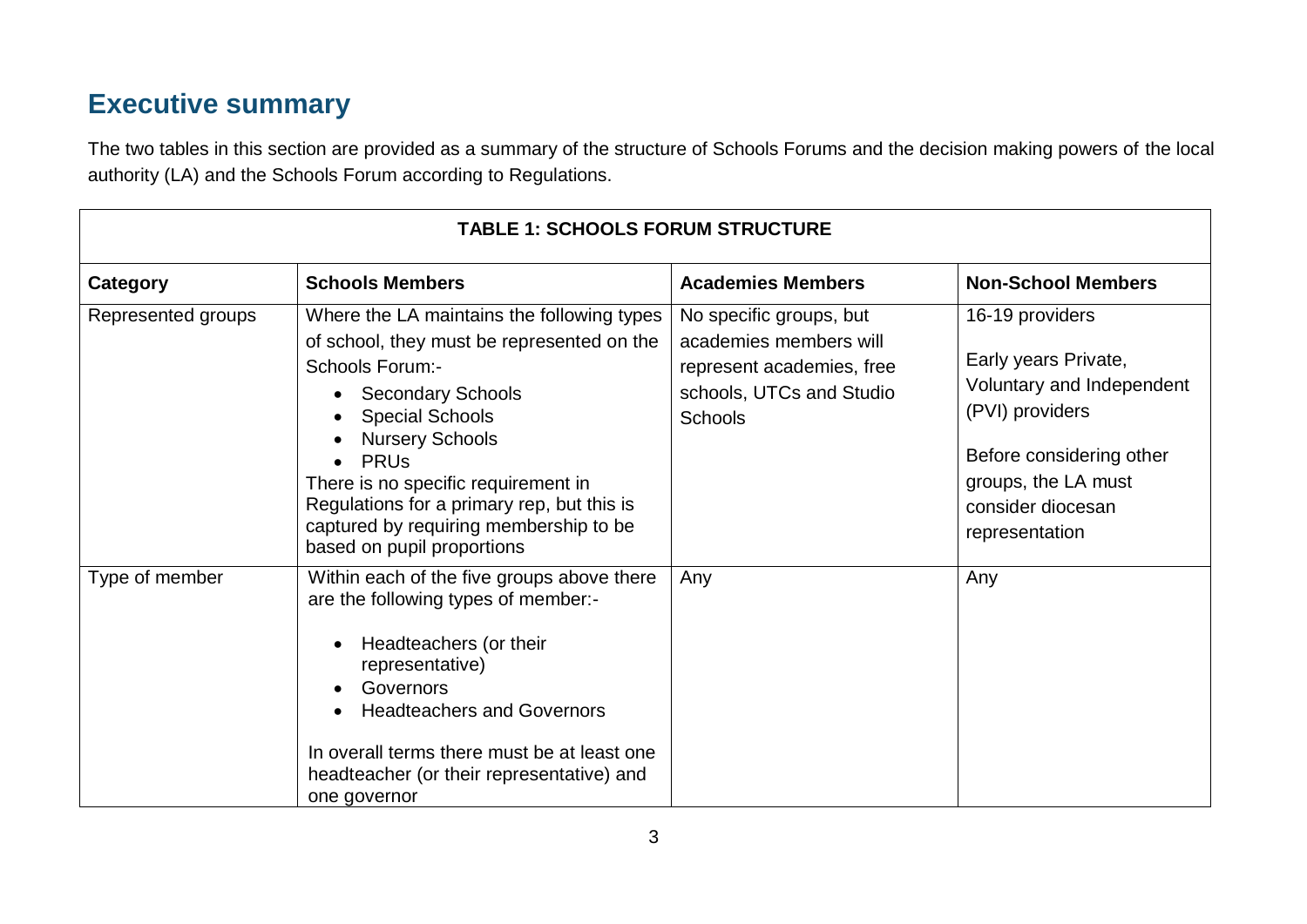| Category                                 | <b>Schools Members</b>                                                                                                                                                                                           | <b>Academies Members</b>                                                                | <b>Non-School Members</b>                                                                                                        |
|------------------------------------------|------------------------------------------------------------------------------------------------------------------------------------------------------------------------------------------------------------------|-----------------------------------------------------------------------------------------|----------------------------------------------------------------------------------------------------------------------------------|
| <b>Schools Forum</b><br><b>Structure</b> | Schools members and academies members must comprise at least 2/3rds of<br>the Schools Forum membership                                                                                                           |                                                                                         |                                                                                                                                  |
|                                          | Primary schools, secondary schools and academies must be broadly<br>proportionately represented on Schools Forum, based on the total number of<br>pupils registered at them                                      |                                                                                         |                                                                                                                                  |
| Voting                                   | Only primary representatives can vote on<br>primary school de-delegation                                                                                                                                         | No voting on de-delegation                                                              | No voting on de-delegation                                                                                                       |
|                                          | Only secondary representatives can vote<br>on secondary school de-delegation                                                                                                                                     | All academies members can<br>vote on any other Schools<br>Forum business, including the | Only PVI representatives<br>can vote on the consultation<br>on the funding formula.                                              |
|                                          | All schools members can vote on any other<br>Schools Forum business, including the<br>consultation on the funding formula                                                                                        | consultation on the funding<br>formula                                                  | All non-school members can<br>vote on any other Schools<br>Forum business                                                        |
| Elected by                               | The relevant sub-group of the relevant type<br>of school e.g. primary school governor<br>representatives are elected by the<br>governors of primary schools, secondary<br>school headteachers are elected by the | Proprietors of academies                                                                | Election only applies to the<br>representative for the 16-19<br>providers, who is elected by<br>all 16-19 providers <sup>1</sup> |

<u>.</u>

<sup>&</sup>lt;sup>1</sup> This is a change proposed in the draft 2013 School and Early Years Finance Regulations, expected to come into force in January 2014. Further information on the representative for 16-19 providers can be found in paragraph 1.38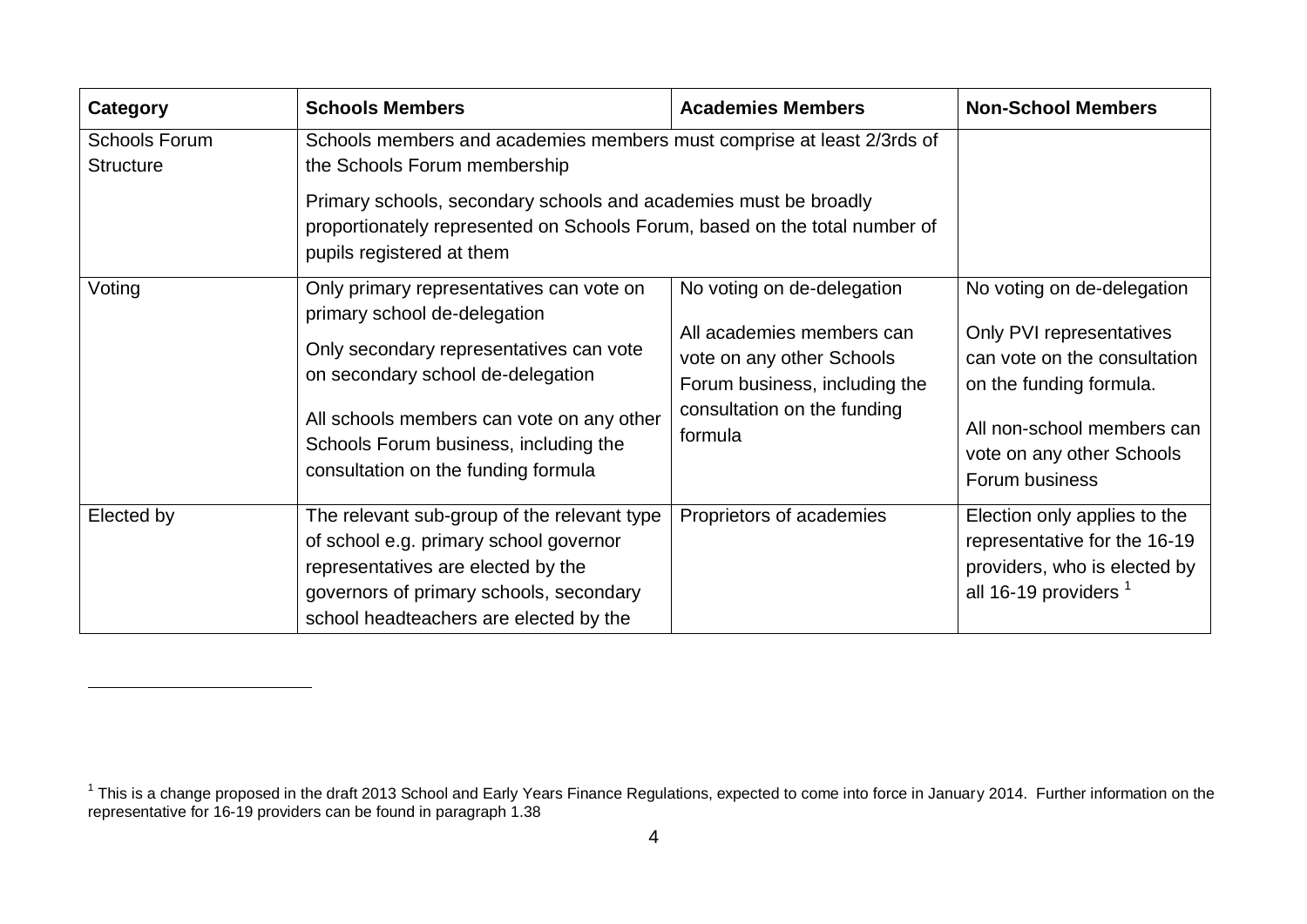| . .<br>∍r<br>noar<br>טטי.<br>лес<br>-au<br>161 S<br>-92<br>55<br>$\sim$<br>. . |  |
|--------------------------------------------------------------------------------|--|
|                                                                                |  |

| Category                                                     | <b>Schools Members</b>                                                         | <b>Academies Members</b>                                                          | <b>Non-School Members</b>                                                                                                                                                                                                                                         |
|--------------------------------------------------------------|--------------------------------------------------------------------------------|-----------------------------------------------------------------------------------|-------------------------------------------------------------------------------------------------------------------------------------------------------------------------------------------------------------------------------------------------------------------|
| LA appointment of<br>members                                 | Only if no election takes place by the<br>agreed date or in the event of a tie | Only if no election takes place<br>by the agreed date or in the<br>event of a tie | Can appoint a 16-19<br>representative only if no<br>election takes place by the<br>agreed date or in the event<br>of a tie<br>For all other non-schools<br>members the LA appoints,<br>but it is good practice to<br>seek nominations from the<br>relevant bodies |
| Other attendees who                                          | An observer appointed by the Secretary of State                                | The Chief Financial Officer                                                       |                                                                                                                                                                                                                                                                   |
| are permitted to<br>contribute to a Schools<br>Forum meeting | The Director of Children's Services                                            | Officers providing financial & technical advice to<br><b>Schools Forum</b>        |                                                                                                                                                                                                                                                                   |
|                                                              | The Executive Member for Children's Services                                   | Presenters (restricted to the paper they are<br>presenting)                       |                                                                                                                                                                                                                                                                   |
|                                                              | The Executive Member with responsibility<br>for resources                      |                                                                                   |                                                                                                                                                                                                                                                                   |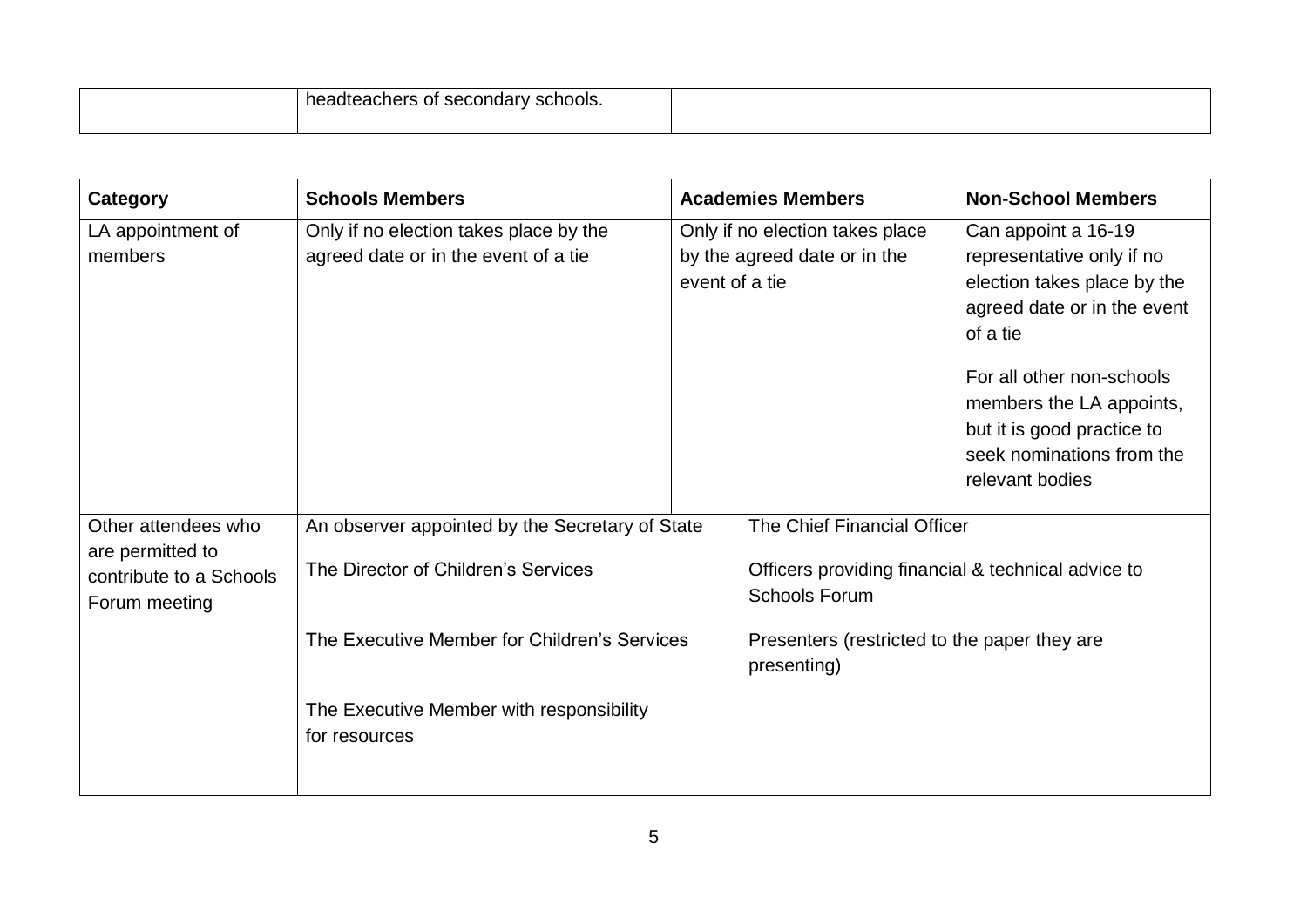| <b>TABLE 2 - SCHOOLS FORUMS: POWERS AND RESPONSIBILITIES 2014-15</b>                                                                                                                                                                                                                                                                   |                                                                                                    |                                                                                                                            |                 |
|----------------------------------------------------------------------------------------------------------------------------------------------------------------------------------------------------------------------------------------------------------------------------------------------------------------------------------------|----------------------------------------------------------------------------------------------------|----------------------------------------------------------------------------------------------------------------------------|-----------------|
| <b>Function</b>                                                                                                                                                                                                                                                                                                                        | <b>Local Authority</b>                                                                             | <b>Schools Forum</b>                                                                                                       | <b>DfE Role</b> |
| Formula change (including redistributions)                                                                                                                                                                                                                                                                                             | Proposes and decides                                                                               | Must be consulted<br>[Voting restrictions in<br>table 1 above] and<br>informs the governing<br>bodies of all consultations | <b>None</b>     |
| Contracts                                                                                                                                                                                                                                                                                                                              | Propose at least one month<br>prior to invitation to tender, the<br>terms of any proposed contract | Gives a view and informs<br>the governing bodies of<br>all consultations                                                   | <b>None</b>     |
| Financial issues relating to:<br>arrangements for pupils with special educational<br>needs;<br>arrangements for use of pupil referral units and<br>the education of children otherwise than at<br>school;<br>arrangements for early years provision;<br>administration arrangements for the allocation<br>of central government grants | Consult annually                                                                                   | Gives a view and informs<br>the governing bodies of<br>all consultations                                                   | <b>None</b>     |
| Minimum funding guarantee (MFG)                                                                                                                                                                                                                                                                                                        | Proposes any exclusions from<br>MFG for application to DfE                                         | Gives a view                                                                                                               | Approval        |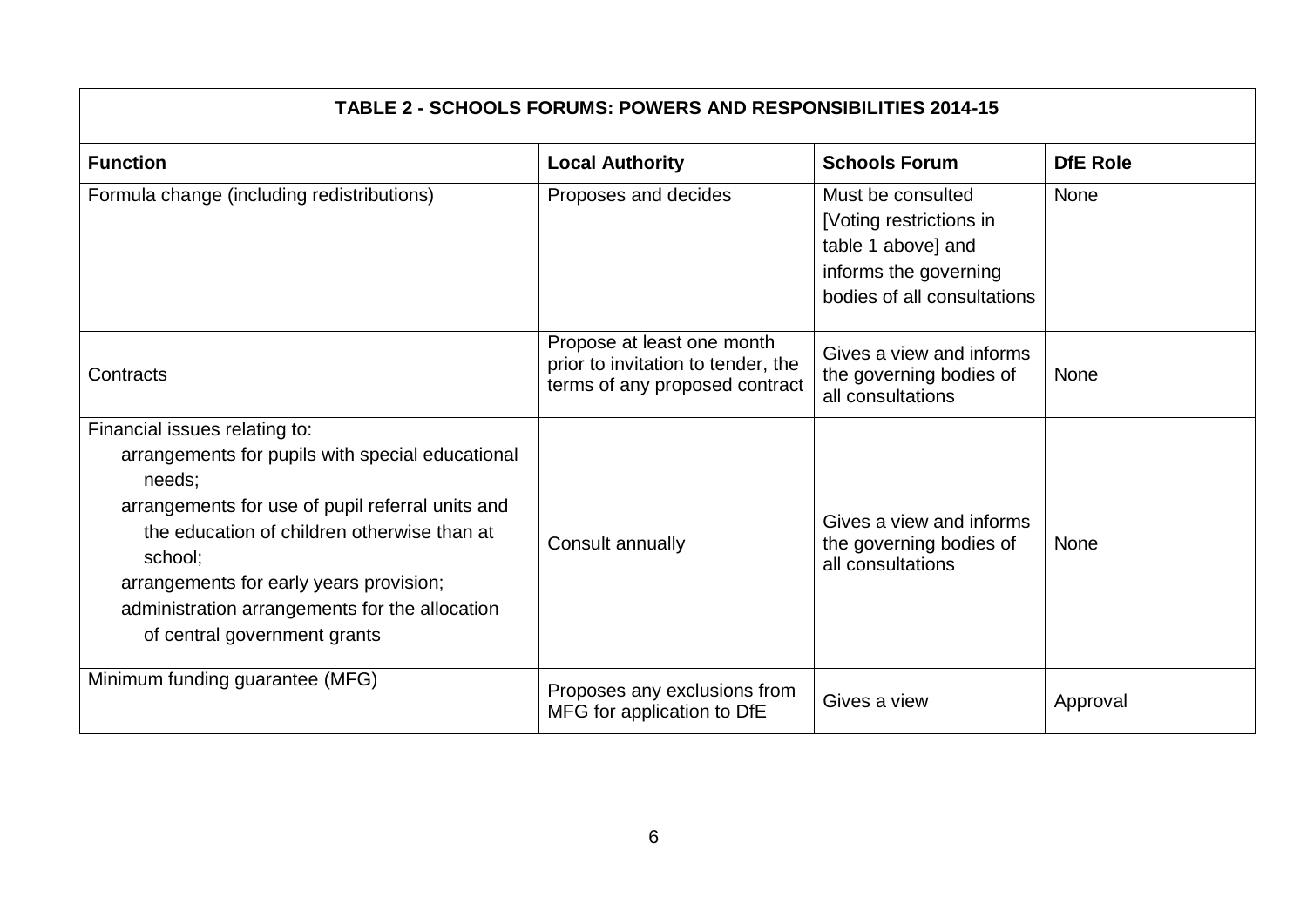| <b>Function</b>                                                                                                                                                                                                                                                                                    | <b>Local Authority</b> | <b>Schools Forum</b>                                                                     | <b>DfE Role</b>                                                      |
|----------------------------------------------------------------------------------------------------------------------------------------------------------------------------------------------------------------------------------------------------------------------------------------------------|------------------------|------------------------------------------------------------------------------------------|----------------------------------------------------------------------|
| De-delegation for mainstream schools for:<br>contingencies<br>administration of free school meals<br>insurance<br>licences/subscriptions<br>staff costs - supply cover<br>support for minority ethnic pupils/underachieving<br>groups<br>behaviour support services<br>library and museum services | Proposes               | Primary and secondary<br>school member<br>representatives will<br>decide for their phase | Will adjudicate where<br>Schools Forum does<br>not agree LA proposal |
| Central spend on and the criteria for allocating<br>funding from:<br>growth fund (to meet requirements for basic need<br>and infant class size regulations)<br>falling rolls fund for surplus places in good or<br>outstanding schools where a population bulge<br>is expected in 2-3 years        | Proposes               | Decides                                                                                  | Adjudicates where<br>Schools Forum does<br>not agree LA proposal     |
| Central spend on:<br>funding for significant pre-16 pupil growth<br>equal pay back-pay<br>places in independent schools for non-SEN<br>pupils<br>early years expenditure                                                                                                                           | Proposes               | <b>Decides</b>                                                                           | Adjudicates where<br>Schools Forum does<br>not agree LA proposal     |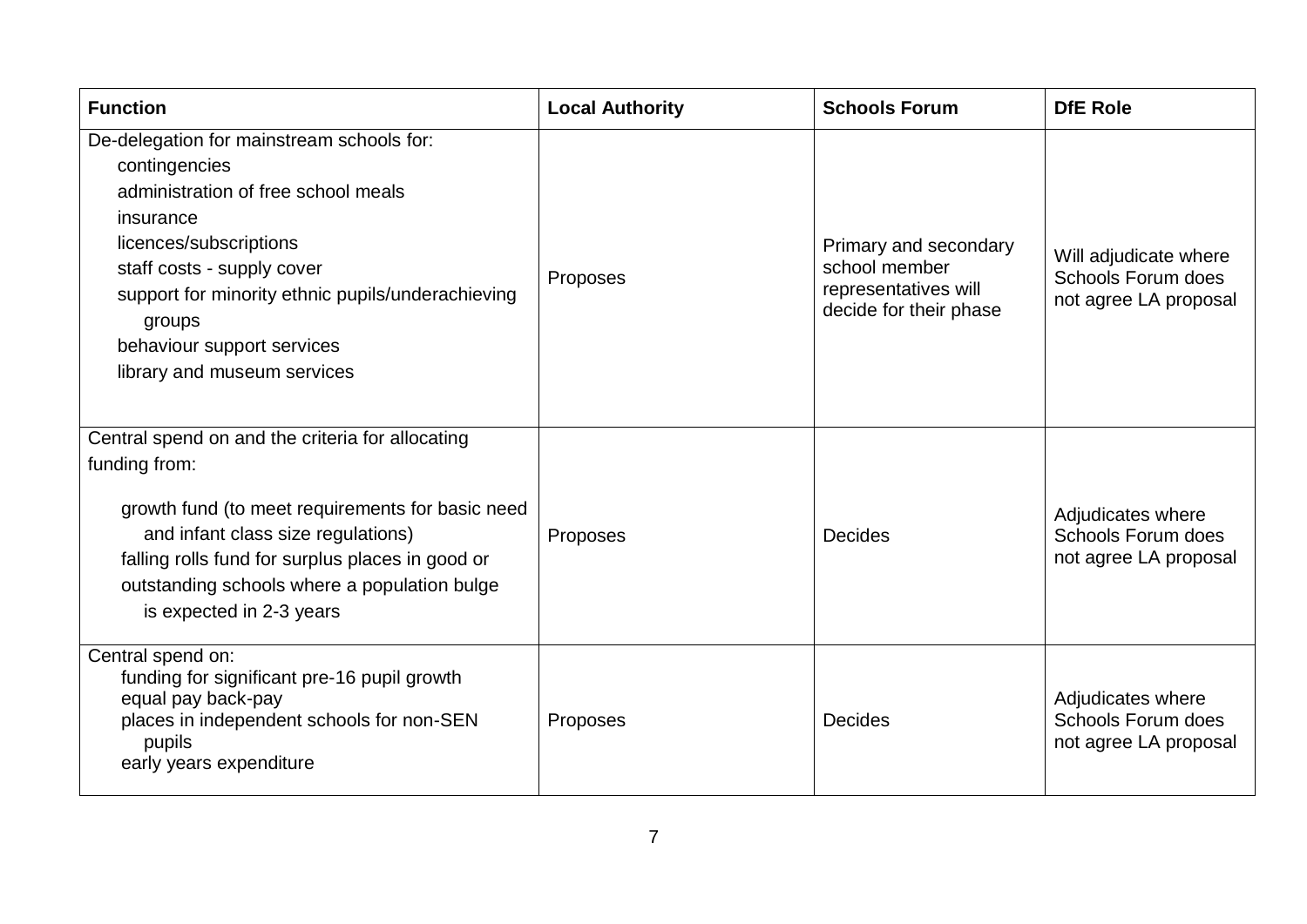| <b>Function</b>                                                                                                                                                                                                                                                          | <b>Local Authority</b>                                                                                   | <b>Schools Forum</b>                                                     | <b>DfE Role</b>                                                  |
|--------------------------------------------------------------------------------------------------------------------------------------------------------------------------------------------------------------------------------------------------------------------------|----------------------------------------------------------------------------------------------------------|--------------------------------------------------------------------------|------------------------------------------------------------------|
| Central spend on:<br>admissions<br>servicing of schools forum                                                                                                                                                                                                            | Proposes up to the value<br>committed in 2013-14                                                         | Decides for each line                                                    | Adjudicates where<br>Schools Forum does<br>not agree LA proposal |
| Central spend on:<br>capital expenditure funded from revenue<br>contribution to combined budgets<br>schools budget centrally funded termination of<br>employment costs<br>schools budget funded prudential borrowing<br>costs<br>special education needs transport costs | Proposes up to the value<br>committed in 2013/14 and<br>where expenditure has already<br>been committed. | Decides for each line                                                    | Adjudicates where<br>Schools Forum does<br>not agree LA proposal |
| Carry forward a deficit on central expenditure to the<br>next year to be funded from the schools budget                                                                                                                                                                  | Proposes                                                                                                 | <b>Decides</b>                                                           | Adjudicates where<br>Schools Forum does<br>not agree LA proposal |
| Scheme of financial management changes                                                                                                                                                                                                                                   | Proposes and consults the<br>governing body and Head of<br>every School                                  | Approves                                                                 | Adjudicates where<br>Schools Forum does<br>not agree LA proposal |
| Membership: length of office of members                                                                                                                                                                                                                                  | <b>Decides</b>                                                                                           | None (but good practice<br>would suggest that they<br>gave a view)       | <b>None</b>                                                      |
| Voting procedures                                                                                                                                                                                                                                                        | <b>None</b>                                                                                              | Determine voting<br>procedures                                           | <b>None</b>                                                      |
| <b>Chair of Schools Forum</b>                                                                                                                                                                                                                                            | <b>Facilitates</b>                                                                                       | Elects<br>(may not be an elected<br>member of the Council or<br>officer) | <b>None</b>                                                      |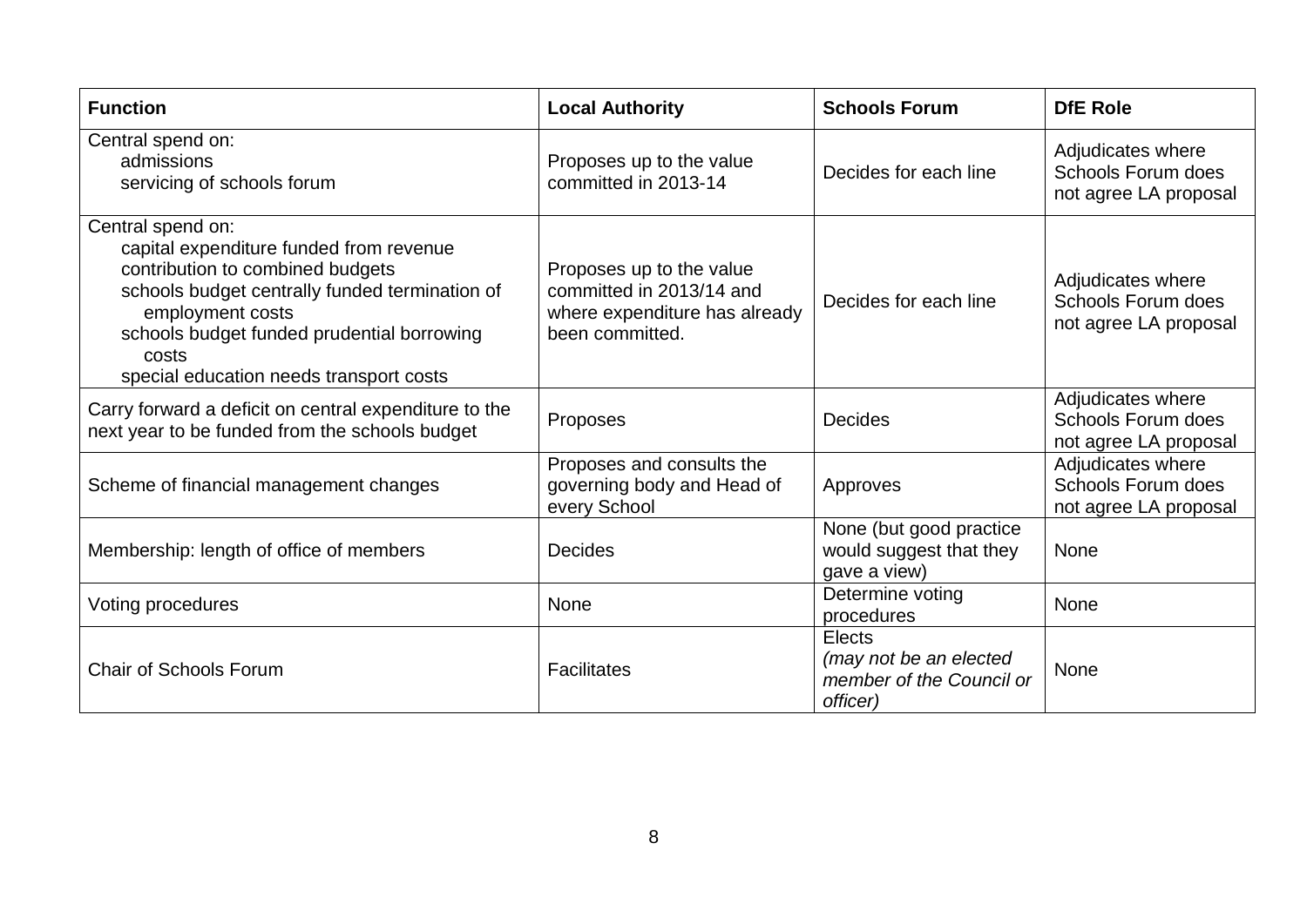# <span id="page-9-0"></span>**Introduction**

- 1. This guide is designed to provide members of Schools Forums, local authority officers and elected members with advice and information on good practice in relation to the operation of Schools Forums.
- 2. It is organised in two sections:
	- Section 1 provides information on the constitutional and organisational requirements for Schools Forums; and
	- Section 2 covers a number of key aspects of the operation of Schools Forums at local level, drawing on good practice from a number of Schools Forums.
- 3. The guide draws on the experience and knowledge of Schools Forum members, local authority members and officers and the Department and its partners. Other than where it is describing requirements set out in the Schools Forum Regulations 2012 it is not designed to be prescriptive – what is good practice in one Schools Forum may not be appropriate in another, given the diverse circumstances of local areas. However, it is hoped the guide will stimulate some debate within Schools Forums and contribute to their ongoing development.
- 4. The Department hopes that Schools Forums and local authorities find this guide useful. It has been the subject of consultation with a wide variety of external partners. In particular, members of the Department's Schools and Academies Funding Group, made up of representatives from central and local government, teaching associations, unions representing support staff as well as organisations representing academies and governors, have provided valuable input and advice on the content of the guide. The Department is grateful for their assistance.
- 5. The [Department's website](http://www.education.gov.uk/) contains details of all the announcements, documents and other information relating to school funding and Schools Forums. This website also has a range of useful links to other sites that may be of relevance to Schools Forum members.
- 6. The main [school funding page](http://www.education.gov.uk/schools/adminandfinance/financialmanagement/schoolsrevenuefunding) on the DfE website has links to the latest news and information on schools funding. There are also dedicated [Schools Forums pages](http://www.education.gov.uk/schools/adminandfinance/financialmanagement/schoolsrevenuefunding/schoolsforums) and a [Quick guide to Schools Forums](https://www.gov.uk/government/publications/schools-forum-a-guide-for-schools-and-academies).
- 7. If you have any queries about the operation of Schools Forums please contact the Education Funding Agency: [reformteam.funding@education.gsi.gov.uk.](mailto:reformteam.funding@education.gsi.gov.uk)

The postal address of the agency is: Education Funding Agency Department for Education Sanctuary Buildings Great Smith Street London SW1P 3BT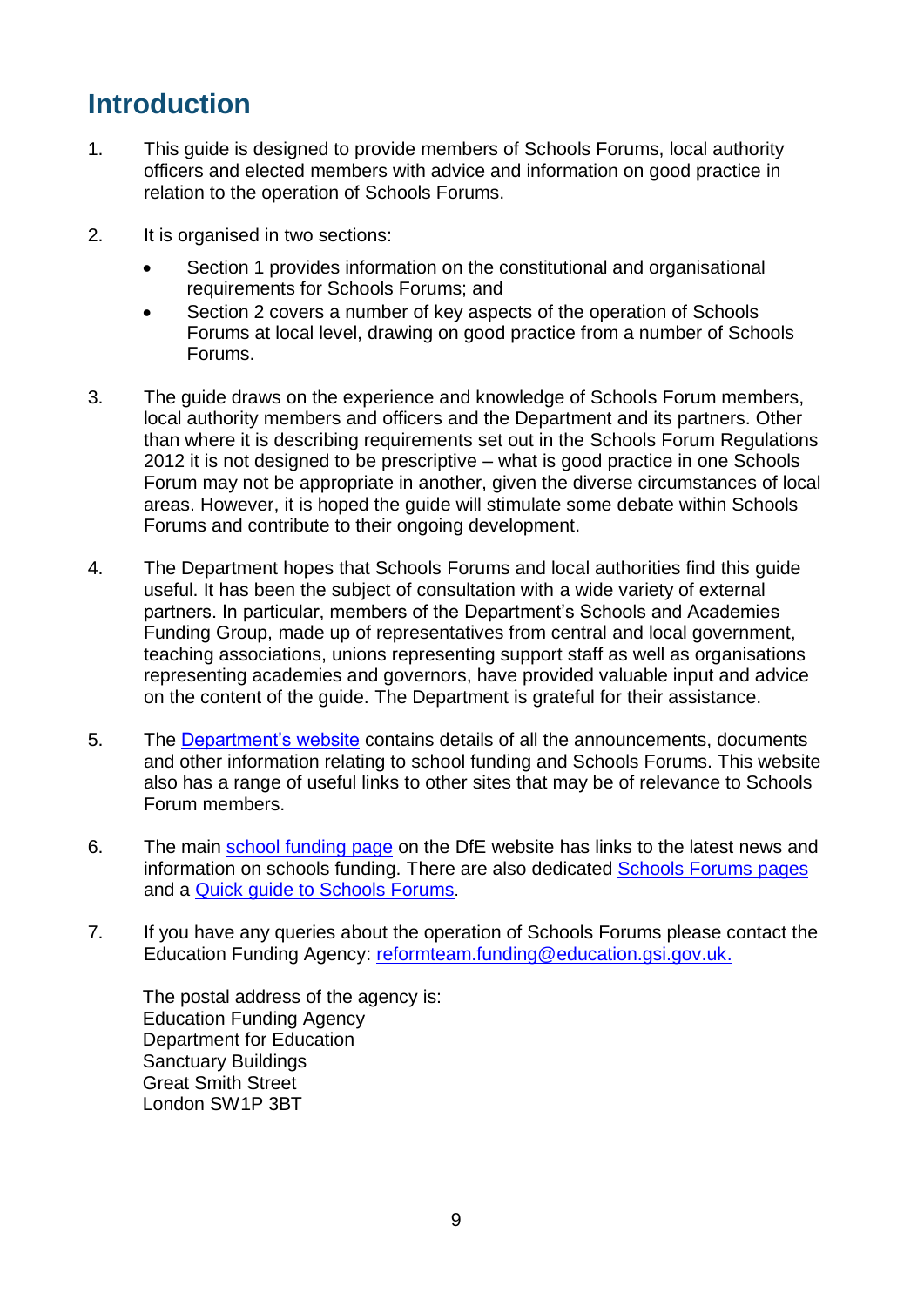# <span id="page-10-0"></span>**Section 1 – Schools Forum Regulations: Constitution and Procedural Issues**

# <span id="page-10-1"></span>**Regulations**

- 1.1. National regulations<sup>2</sup> govern the composition, constitution and procedures of Schools Forums. Local authorities can provide Schools Forum members with a copy of these regulations or alternatively they are available from the [Department's](http://www.education.gov.uk/schools/adminandfinance/financialmanagement/schoolsrevenuefunding/schoolsforums/a00213728/schools-forums-england-regs-2012)  [website.](http://www.education.gov.uk/schools/adminandfinance/financialmanagement/schoolsrevenuefunding/schoolsforums/a00213728/schools-forums-england-regs-2012)
- 1.2. A Quick quide to Schools Forums for schools and academies is also available on the department's website. This explains the role of Schools Forums and the responsibilities of schools and academies.

# <span id="page-10-2"></span>**Schools Forum powers**

- 1.3. Schools Forums generally have a consultative role. However, there are situations in which they have decision-making powers. The respective roles of Schools Forums, local authorities and the DfE are summarised in Table 1 on pages 3-5. The overarching areas on which Schools Forums make decisions on local authority proposals are:
	- De-delegation from mainstream schools budgets (separate approval will be required by the primary and secondary phase members of Schools Forum), for prescribed services to be provided centrally.
	- To create a fund for significant pupil growth in order to support the local authority's duty for place planning (basic need) and agree the criteria for maintained schools and academies to access this fund.
	- To create a fund for falling rolls for good or outstanding schools if the schools' surplus capacity is likely to be needed within the next three years to meet rising pupil numbers and agree the criteria for maintained schools and academies to access this fund.
	- Continued funding at existing levels for prescribed historic commitments where the effect of delegating this funding would be destabilising.
	- Funding for the local authority in order to meet prescribed statutory duties placed upon it. Approval is required to confirm the amounts for each duty and no new commitments or increases in expenditure from 2013/14 are permitted unless agreed by the Secretary of State.
	- Funding for central early years expenditure, which may include funding for checking eligibility of pupils for an early years place and/or free school meals.

<u>.</u>

 $2$  Schools Forums (England) Regulations 2012 (S.I. 2012/2261)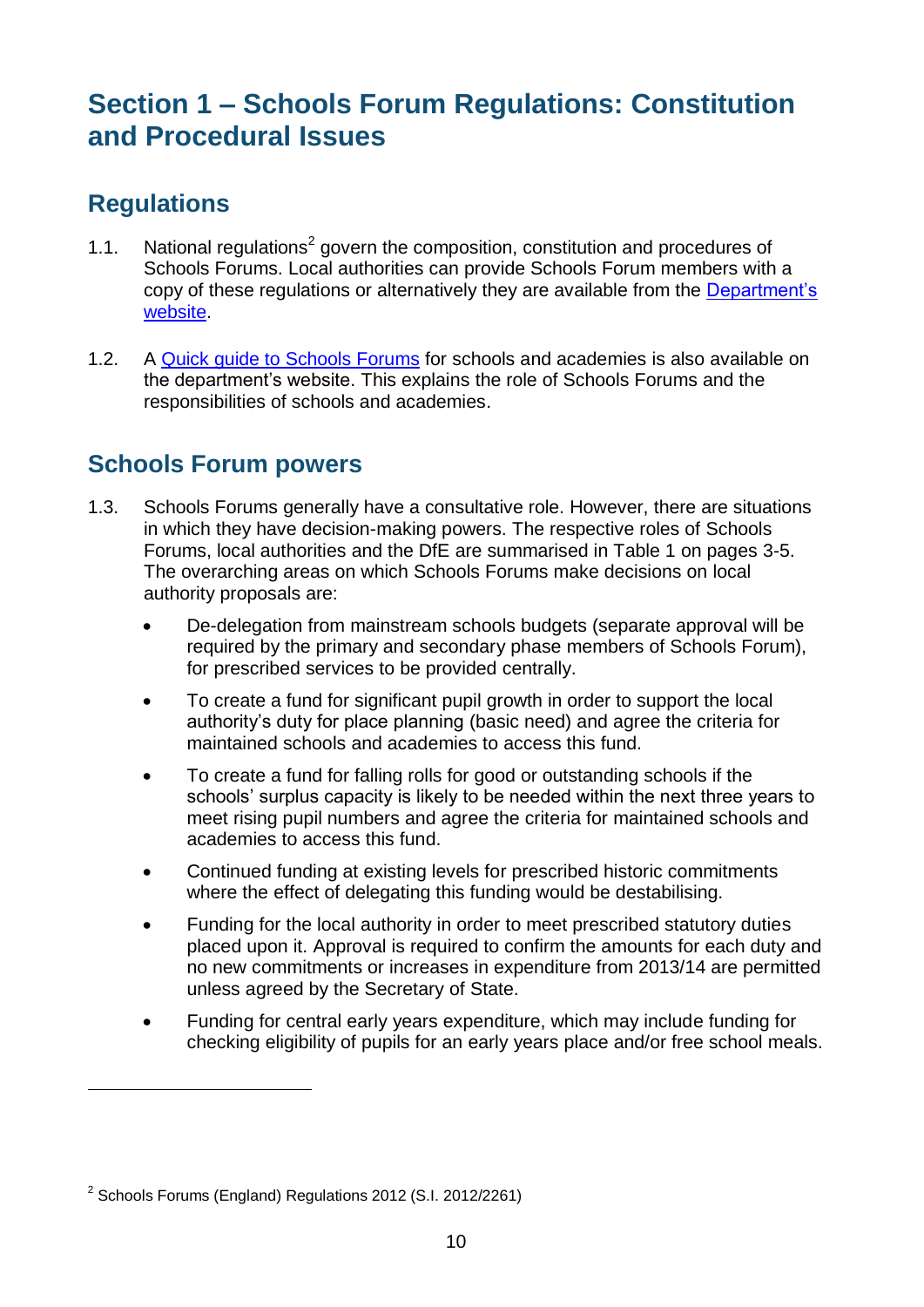Authorising a reduction in the schools budget in order to fund a deficit arising in central expenditure that is to be carried forward from a previous funding period.

In each of these cases, the local authority can appeal to the DfE if the Schools Forum rejects its proposal.

- 1.4. Local Authorities should be aware that the provisions of the Local Government Act 2000 restrict the delegation of local authority decisions to Cabinet, a member of Cabinet, a Committee of Cabinet or an officer of the Council, which would not include Schools Forums. As a result the local authority cannot delegate its decision making powers to Schools Forum, e.g. decisions on the funding formula.
- 1.5. Regulations state that the local authority must consult the Schools Forum annually in connection with various schools budget functions, namely:
	- amendments to the school funding formula, for which the voting is restricted by the exclusion of non-schools members except for PVI representatives
	- arrangements for the education of pupils with special educational needs
	- arrangements for the use of pupil referral units and the education of children otherwise than at school
	- arrangements for early years provision
	- administrative arrangements for the allocation of central government grants paid to schools via the local authority
- 1.6. Consultation must also take place when a local authority is proposing a contract for supplies and services which is to be funded from the Schools Budget and is in excess of the EU procurement thresholds. The consultation must cover the terms of the contract at least one month prior to the issue of invitations to tender.
- 1.7. The Schools Forum has the responsibility of informing the governing bodies of all schools maintained by the local authority of the results of any consultations carried out by the local authority relating to the issues in paragraphs 1.5 and 1.6.
- 1.8. For 2014-15, local authorities will need to discuss with the Schools Forum any proposals to:
	- vary the Minimum Funding Guarantee (MFG)
	- use exceptional factors
	- vary pupil numbers
	- allow additional categories of, or spending on, central budgets
	- amend the sparsity factor
	- vary the lump sum for amalgamating schools
	- vary the protection for special schools and special academies
	- Proposals will need to be approved by the Secretary of State.

# <span id="page-11-0"></span>**Membership**

1.9. The Regulations provide a framework for the appointment of members, but allow a considerable degree of discretion in order to accommodate local priorities and practice.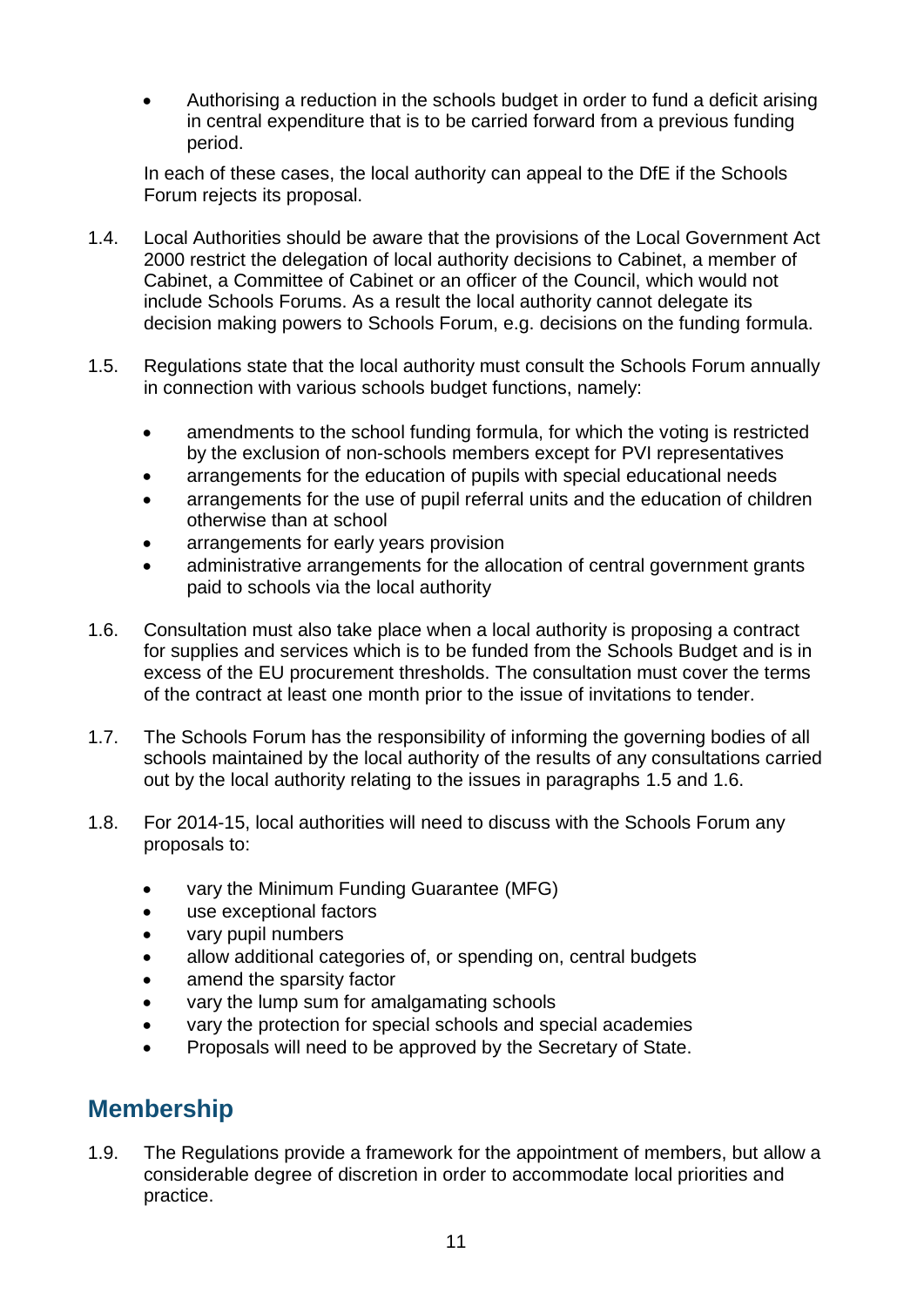- 1.10. There is no maximum or minimum size of a Schools Forum. Authorities will wish to take various issues into account in deciding the actual size, including the need to have full representation for various types of school, and the local authority's policy on representation of non-schools members. However, care should be taken to keep the Schools Forum to a reasonable size to ensure that it does not become too unwieldy.
- 1.11. Types of member: Schools Forums must have 'schools members' (para 1.16- 1.32), 'academies member(s)' if there is at least one academy in the local authority's area (para 1.33-1.37) and 'non-schools members' (para 1.38-1.42). Schools and academies members together must number at least two-thirds of the total membership of the Schools Forum and the balance between maintained primary, maintained secondary and academies members must be broadly proportionate to the pupil numbers in each category, so the structure of Forum should be regularly reviewed, e.g. annually. There is no requirement for academies members to represent specific phases, but it may be encouraged to ensure representation remains broadly proportionate to pupil numbers.
- 1.12. Schools Forum members will need the skills and competencies to manage Forum business (as detailed in Table 2 on pages 6-8) and to take a strategic view across the whole education estate whilst acting as representative of the group that has elected them. Furthermore, they should be easily contactable and pro-active in raising the profile of issues and communicate decisions, and the reasons behind them, effectively

# <span id="page-12-0"></span>**Term of office**

- 1.13. The term of office for each schools member and academies member should be stipulated by the local authority at the time of appointment. Such stipulation should follow published rules and be applied in a consistent manner as between members. They need not have identical terms – there may be a case for varied terms so that there is continuity of experience rather than there being a complete change in the membership at a single point. The term of office should not be of a length that would hinder the requirement for the structure of Schools Forum to mirror the type of provision in light of the pace of academy conversions. Examples of how this may work include:-
	- Holding vacancies until the Schools Forum structure is reviewed providing that this does not mean holding vacancies for an unreasonable length of time
	- Increasing the size of Schools Forum temporarily to appoint additional academy members, then delete schools member posts at the end of a term of office or when a vacancy arises
	- Consider continuity of service where an academy conversion affects the school of a current schools member, would academies consider appointing that person as an academies member?
- 1.14. The length of term of office for non-schools members is at the discretion of the local authority. Schools and academies must be informed, within a month of the appointment of any non-schools member, of the name of the member and the name of the body that that member represents.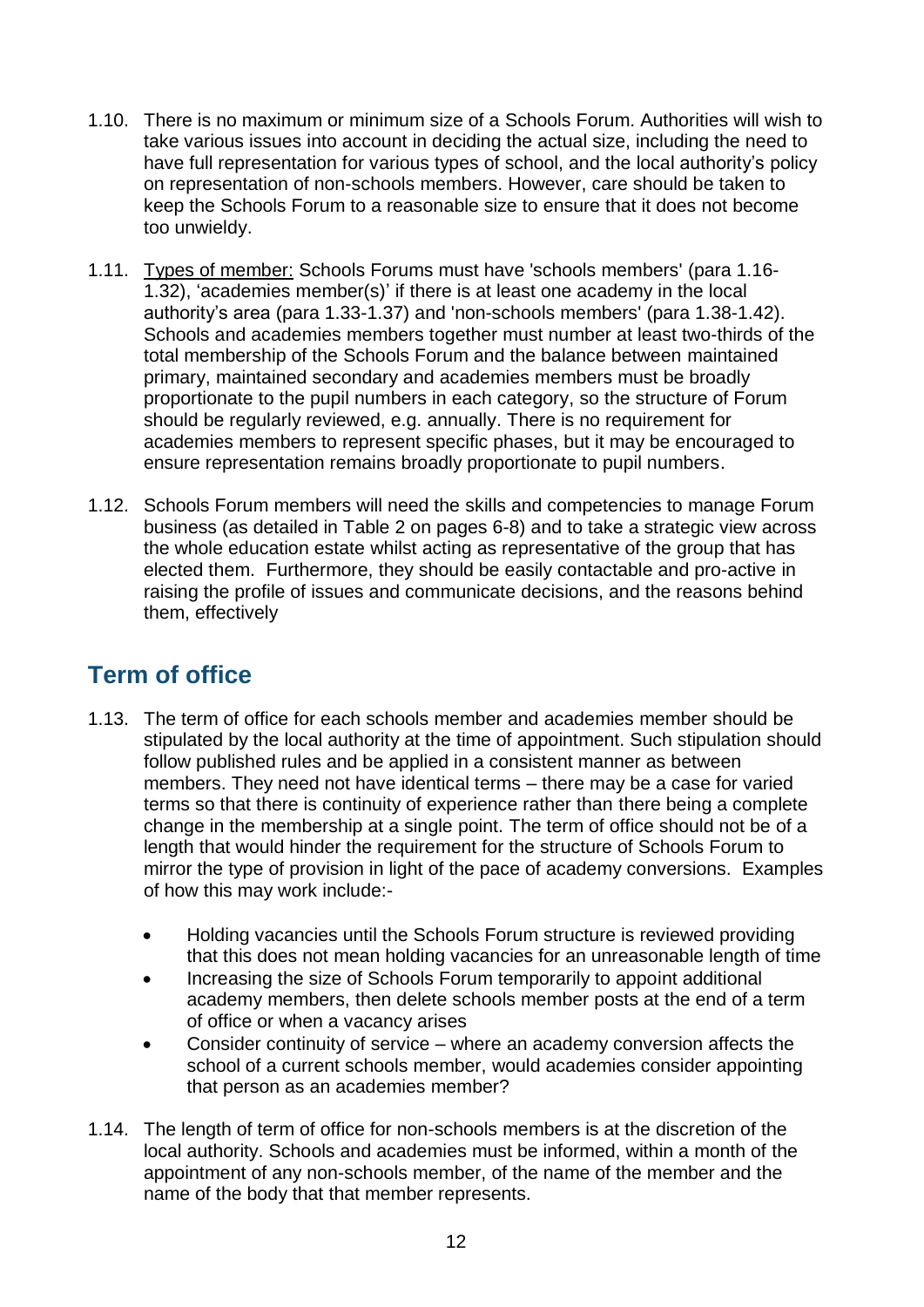1.15. As well as the term of office coming to an end, a member ceases to be a member of the Schools Forum if he or she resigns from the Schools Forum or no longer occupies the office by which he or she became eligible for election, selection or appointment to the Schools Forum. For example, a secondary schools member must stand down if their school converts to an academy. A schools member representing community primary school governors who is no longer a governor of a community primary school in the relevant local authority must cease to hold office on the Schools Forum even if they remain a governor of a school represented by another group or sub-group. Other situations in which membership of the Schools Forum ends are if a member gives notice in writing to the local authority and, in the case of a non-schools member, the member is replaced by the local authority, for example at the request of the body which the member represents.

# <span id="page-13-0"></span>**Schools members**

- 1.16. Schools members represent specified phases or types of maintained schools within the local authority. As a minimum, Schools Forums must contain representatives of two groups of schools: primary and secondary schools, unless there are no primary or secondary schools maintained by the LA. Middle schools and all through schools are treated according to their deemed status.
- 1.17. Where a local authority maintains one or more special schools the Schools Forum must have at least one schools member from that sector. The same applies to nursery schools and pupil referral units (PRUs).
- 1.18. The local authority then has discretion to divide the groups referred to in paragraph 1.16 and 1.17 into one or more of the following sub-groups–
	- headteachers or headteachers' representatives in each group:
	- governors in each group;
	- headteachers or headteachers representatives and governors in each group;
	- representatives of the particular school category.
- 1.19. Headteachers can be represented by other senior members of staff within their school. Governors can include interim executive members of an interim executive board. The sub-groups do not have to be of equal size – for example, there may be more representatives of headteachers of primary schools than governors of such schools, or vice versa. The membership structure of Schools Forum should ensure there is sufficient representation of each type of schools member in each group to ensure that debate within the Schools Forum is balanced and representative. As a minimum, there must be at least one representative of headteachers and one representative of governors among the schools' members.
- 1.20. Whatever the membership structure of schools members on a Schools Forum, the important issue is that it should reflect most effectively the profile of education provision across the local authority to ensure that there is not an in-built bias towards any one phase or group.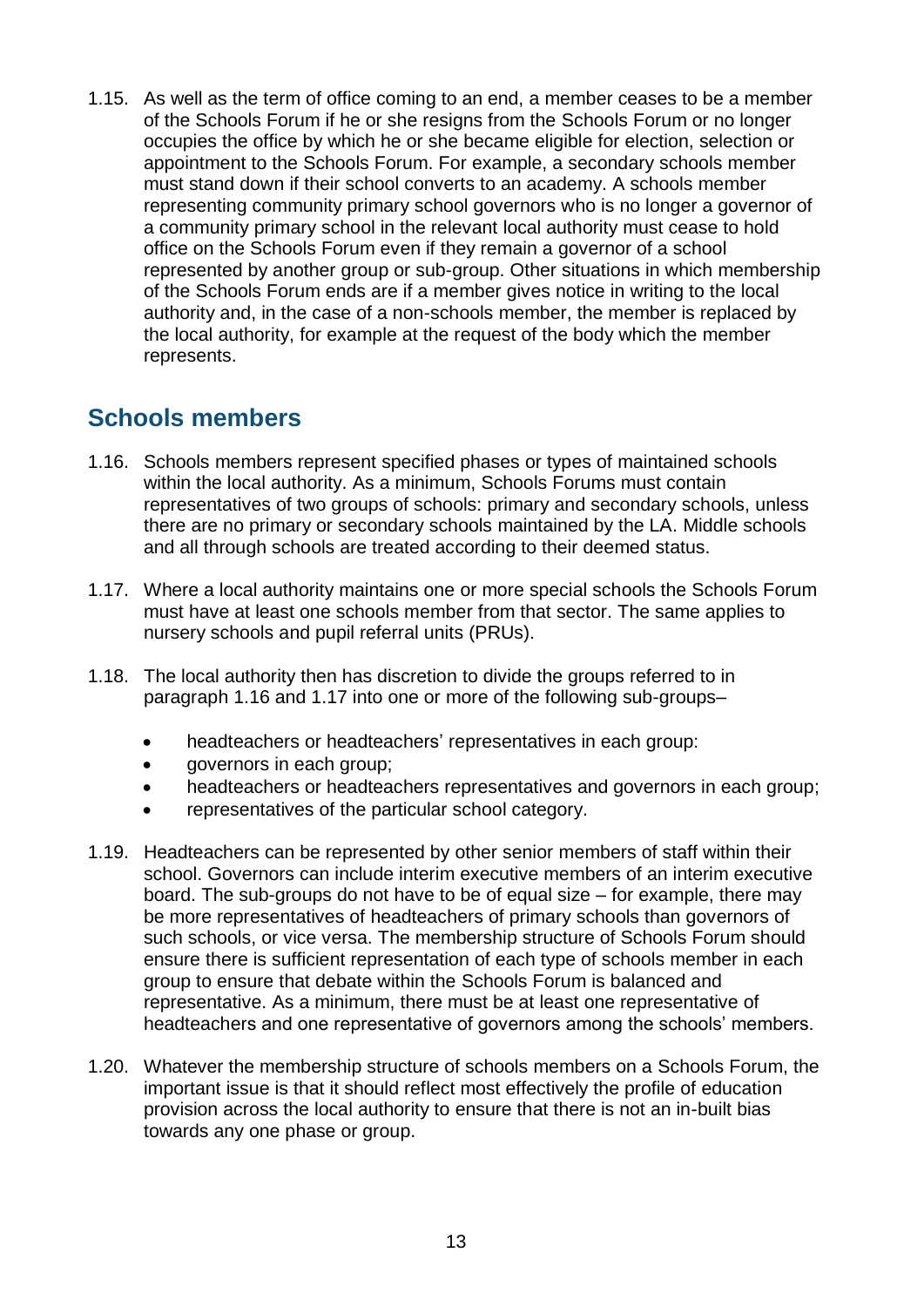#### <span id="page-14-0"></span>**Election and nomination of schools members**

- 1.21. The relevant group or sub-group is probably best placed to determine how their schools members should be elected.
- 1.22. It is good practice for those who draw up the scheme to ensure that a vacancy amongst a represented group would be filled by a nominee elected according to a process that has been determined by all those represented in that group, e.g. community primary school headteachers, or secondary school governors, ensuring that everyone represented has had the opportunity to stand for election and/or vote in such an election.
- 1.23. It is not appropriate for a single person to be elected to represent more than one group or sub-group concurrently, i.e. if they were a governor at a primary and secondary school. They can stand for election from either group but can be appointed to represent only one of those groups.
- 1.24. The purpose of ensuring that each group or sub-group is responsible for their election process is to guarantee that there is a transparent and representative process by which members of Schools Forums are nominated to represent their constituents.
- 1.25. Appropriate support to each group or sub-group to manage their election processes should be offered by the clerk of a Schools Forum, or the committee/democratic services of a local authority. This may just include the provision of advice but may also consist of providing administrative support in actually running the elections themselves.
- 1.26. As a minimum, we would recommend that the clerk of a Schools Forum make a record of the process by which the relevant schools within each group and subgroup elect their nominees to the Schools Forum and be able to advise the Chair of the Schools Forum and local authority on action that needs to be taken, where necessary, to seek new nominees.
- 1.27. In determining the process by which elections should be operated it is perfectly legitimate for a local authority to devise, in consultation with their Schools Forum, a model scheme for the relevant schools within a group or sub-group to consider and be invited to adopt. However, such a model scheme cannot be imposed on that body of schools: adaptations and/or alternative schemes may be adopted. A single scheme need not be adopted universally.
- 1.28. Care should be taken to ensure that every eligible member of a group or subgroup has an opportunity to be involved in the determination of their group's election process, is given the opportunity to stand for election if they choose to do so, and is involved in the election of their representative(s).
- 1.29. It would not be compliant with the Regulations for the steering committee or Chair of a 'parent' group simply to make a nomination to represent their group or subgroup on a Schools Forum. Schools members must be elected, subject to paragraph 1.30 below.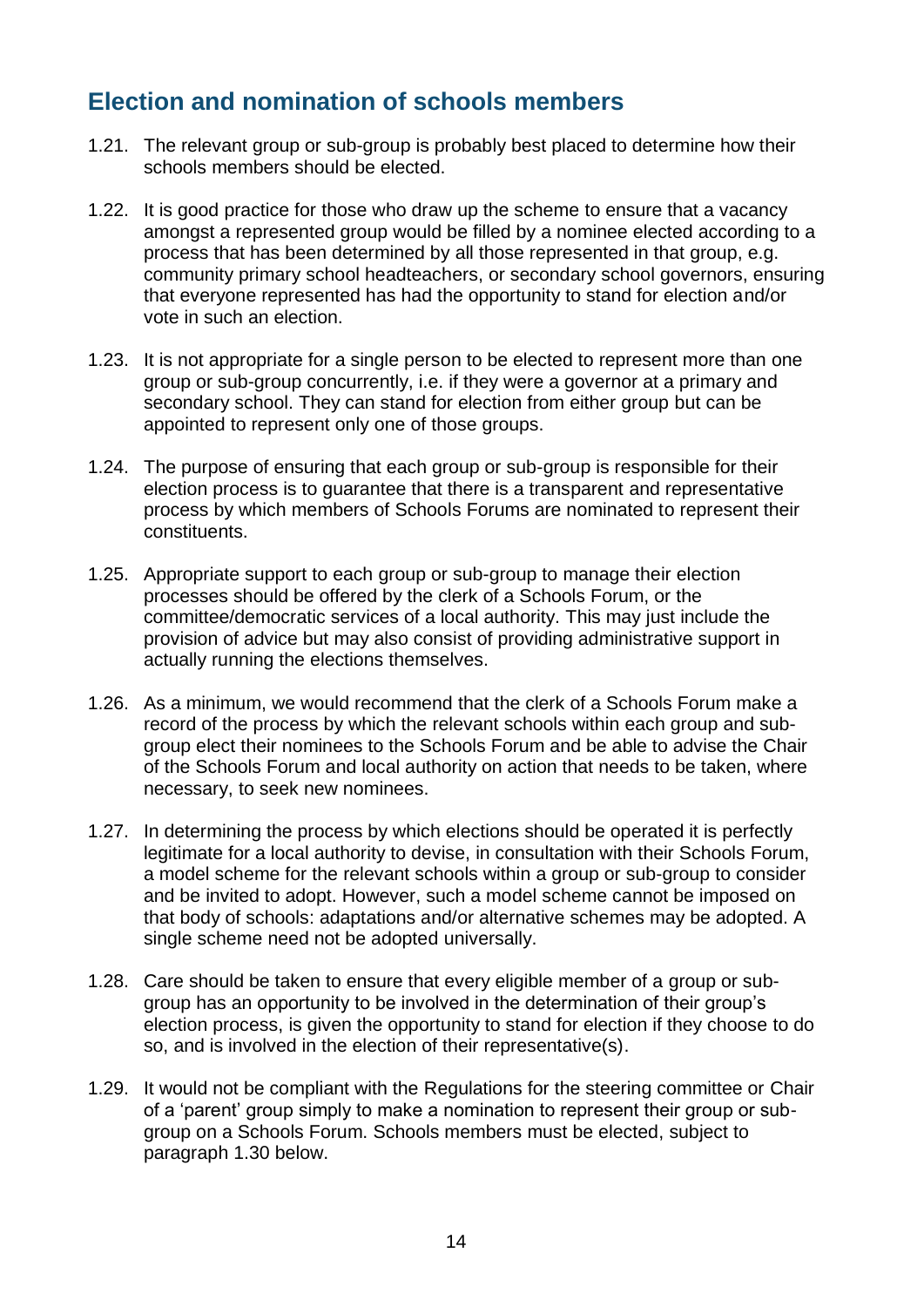- 1.30. The local authority may set a date by which the election should take place and must appoint the schools member if the election has not taken place by that date. The person appointed should be a member of the relevant group.
- 1.31. We would recommend that any scheme takes into account a number of factors:
	- a. the process for collecting names of those wishing to stand for election;
	- b. the timescale for notifying all constituents of the election and those standing;
	- c. the arrangements for dispatching and receiving ballots;
	- d. the arrangements for counting and publicising the results;
	- e. any arrangements for unusual circumstances such as only one candidate standing in an election; and
	- f. whether existing members can stand for re-election.
- 1.32. In the event of a tie between two or more candidates, then the local authority must appoint the schools member instead. The local authority may decide to appoint someone else rather than one of the candidates and might wish to take into account the experience or expertise of the individuals, and the balance between the different types of school represented on the Schools Forum.

#### <span id="page-15-0"></span>**Election and nomination of academies members**

- 1.33. Academies members must be elected by the proprietor bodies of the academies in the local authority's area, and they are probably best placed to determine the process. Academies members are there to represent the proprietor bodies of academies and are, therefore, not necessarily restricted to principals, senior staff or governors. The same factors should be taken into account as for the election of schools members, set out in paragraphs 1.21 to 1.32. For the avoidance of doubt, Free Schools, University Technical Colleges and Studio Schools are classed as academies for this purpose. There is no distinction between sponsored, nonrecoupment and converter academies.
- 1.34. Where there is only one academy in the local authority's area, then their proprietor body must select the person who will represent them.
- 1.35. There is no requirement for academies members to be split into specific subgroups. e.g. primary, secondary, special, alternative provision. However, local authorities may wish to encourage academies to consider the pupil proportions across all academies when electing their representatives.
- 1.36. It is possible that a single person be appointed as an academies member to more than one Schools Forum, for example if an academy chain is located across multiple local authorities, providing they are elected on each occasion in accordance with the agreed election process for each separate Schools Forum.
- 1.37. As with schools members, the local authority may set a date by which the election should take place and must appoint an academies member if the election does not take place by that date, or if an election results in a tie between two or more candidates.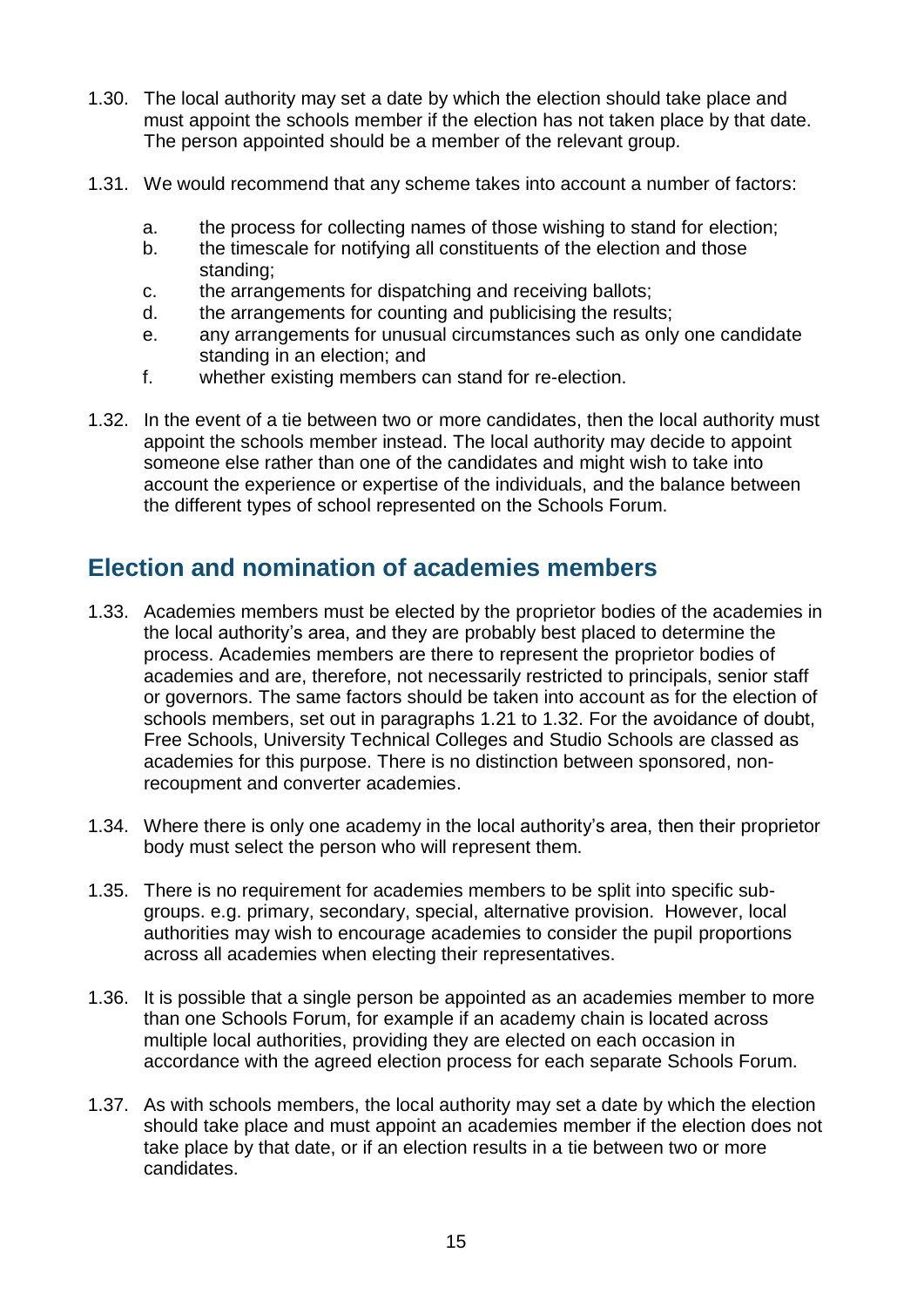# <span id="page-16-0"></span>**Non-schools members**

- 1.38. Non-schools members may number no more than a third of a Schools Forum's total membership (excluding observers – see paragraph 1.51). A representative of providers of 16-19 education must be elected from those providers. This includes those in the FE sector (FE and sixth form colleges) and other institutions that specialise in special education needs (SEN) and learning difficulties and disabilities (LDD) provision (ISPs), where 20% or more of their students reside in the local authority's area. As with academies the providers are probably best placed to determine the election process.
- 1.39. The local authority must appoint at least one person to represent early years providers from the private, voluntary and independent (PVI) sector. Early years PVI settings need to be represented because funding for the free entitlement for three and four year olds comes from the Schools Budget, and all settings are funded through the Early Years Single Funding Formula (EYSFF) including funding for the free entitlement for disadvantaged two-year-olds.
- 1.40. Before appointing additional non-schools members to the Schools Forum, the local authority must consider whether the Church of England and Roman Catholic dioceses situated in the local authority's area; and, where there are schools or academies in the area with a different religious character, the appropriate faith group, should be represented on the Schools Forum. If diocesan authorities nominate members for appointment as non-schools members they may wish to consider what type of representative would be most appropriate – schools-based such as a headteacher or governor, or someone linked more generally with the diocese, e.g. a member of the education board.
- 1.41. It is also good practice for local authorities to ensure that the needs and interests of all the pupils in the local authority are adequately represented by the members of a Schools Forum. The interests of pupils in maintained schools can be represented by schools members. Some pupils in a local authority, however, are not in maintained schools but instead are educated in hospitals, independent special schools and non-maintained special schools. Certain types of non-schools members can play an important role in representing the interests of these groups of pupils. They can also play a role in representing the interests and views of the services that support those groups of vulnerable and at-risk pupils who nevertheless are on the roll of maintained schools, such as looked after children and children with special educational needs.
- 1.42. The purpose of non-schools members is also to bring greater breadth of discussion to Schools Forum meetings and ensure that stakeholders and partners other than schools are represented. Organisations which typically provide nonschools members are trades unions, professional associations and representatives of youth groups. Parent groups could also be considered. However, as there are clearly limited numbers of non-schools members able to be on a Schools Forum, care should be taken to ensure that an appropriate representation from wider stakeholders is achieved.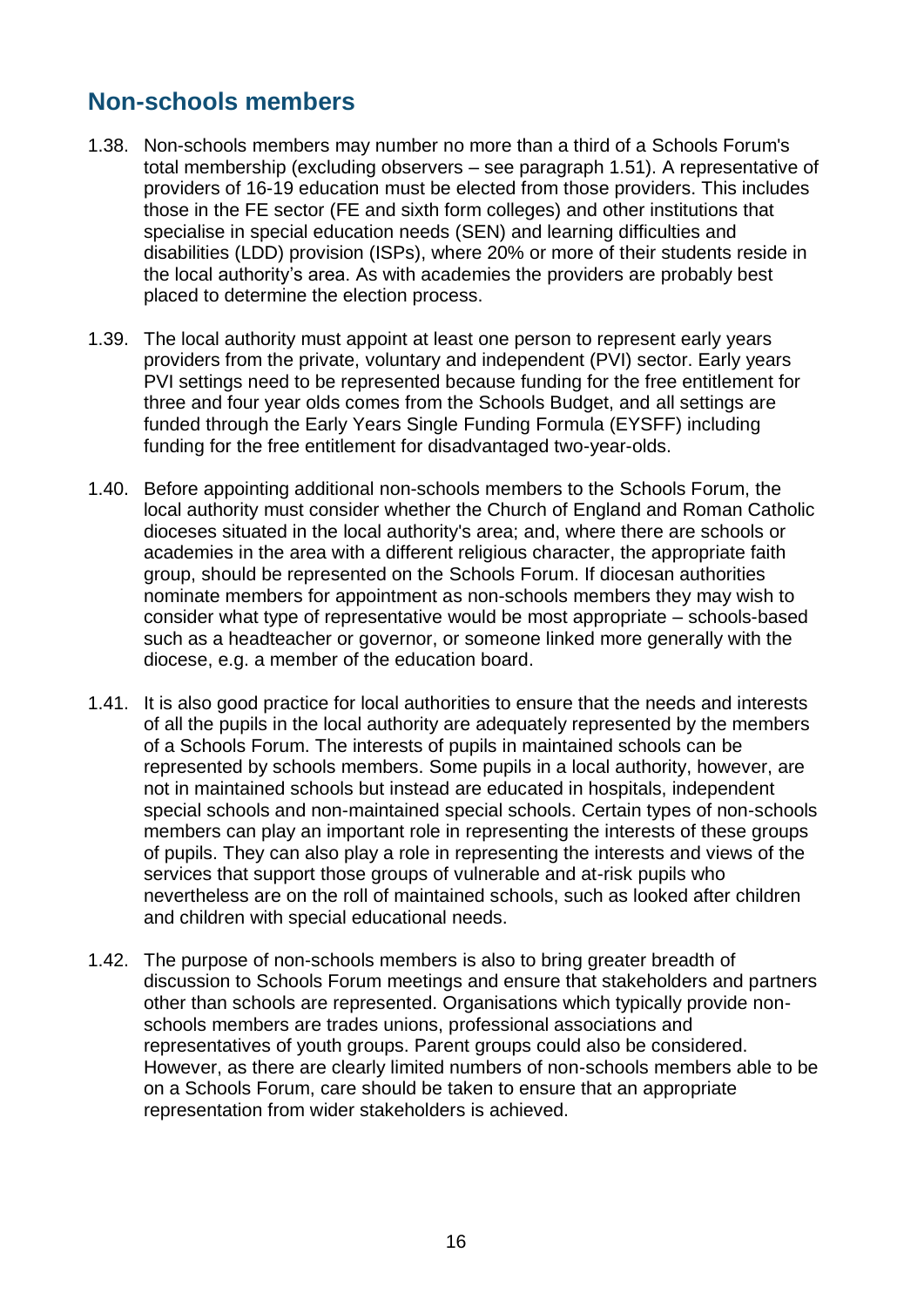# <span id="page-17-0"></span>**Other membership issues**

- 1.43. There are three restrictions placed on who can be a non-schools member of a Schools Forum. The local authority cannot appoint:
	- an elected member of the local authority who is appointed to the executive of that local authority (a lead member/portfolio holder) 'executive members',
	- the Director of Children's Services or any officer employed or engaged to work under the management of the Director of Children's Services, and who does not directly provide education to children (or manage those who do) ('relevant officer' (a) and (b)),
	- other officers with a specific role in management of and/or who advise on funding for schools ('relevant officer' part (c)).
- 1.44. Schools Forums have the power to approve a limited range of proposals from their local authority: the restrictions ensure that there is no conflict of interest between the proposing body (the local authority) and the approving body (the Schools Forum).
- 1.45. However, non-executive elected members and those officers who are employed in their capacity as headteachers or teachers and those who directly manage a service which provides education to individual children and/or advice to schools on, for example, learning and behavioural matters are eligible to be members of Schools Forums.
- 1.46. In the case of non-executive elected members, they may be a schools member (by virtue of them being a school governor), an academies member or a non-schools member. As a non-schools member they may be well placed to fulfil the broader overview and scrutiny role they have within the local authority in general.
- 1.47. However, the inclusion of non-executive elected members and certain officers is not a requirement. Many Schools Forums do not have such members on them and it is for each local authority and Schools Forum to consider how best to ensure the right balance of school and non-school representation on the Schools Forum, taking into account their local circumstances and preferences.

# <span id="page-17-1"></span>**The role of executive elected members**

- 1.48. A Schools Forum needs to ensure that there are systems in place for executive members of the Council to be aware of its views on specific issues and, in particular, any decisions it takes in relation to the Schools Budget and individual budget shares.
- 1.49. Executive members with responsibility for education/children's services or resources of the local authority are able to participate in Schools Forum meetings. By doing so such elected members are able to contribute to the discussion and receive first-hand the views of the Schools Forum: it is clearly good practice for this to be the case and the regulations provide the right for executive members to attend and speak at Schools Forum meetings. However, there is no requirement for this to happen so at the very least there should be clear channels of communication between the Schools Forum and executive members.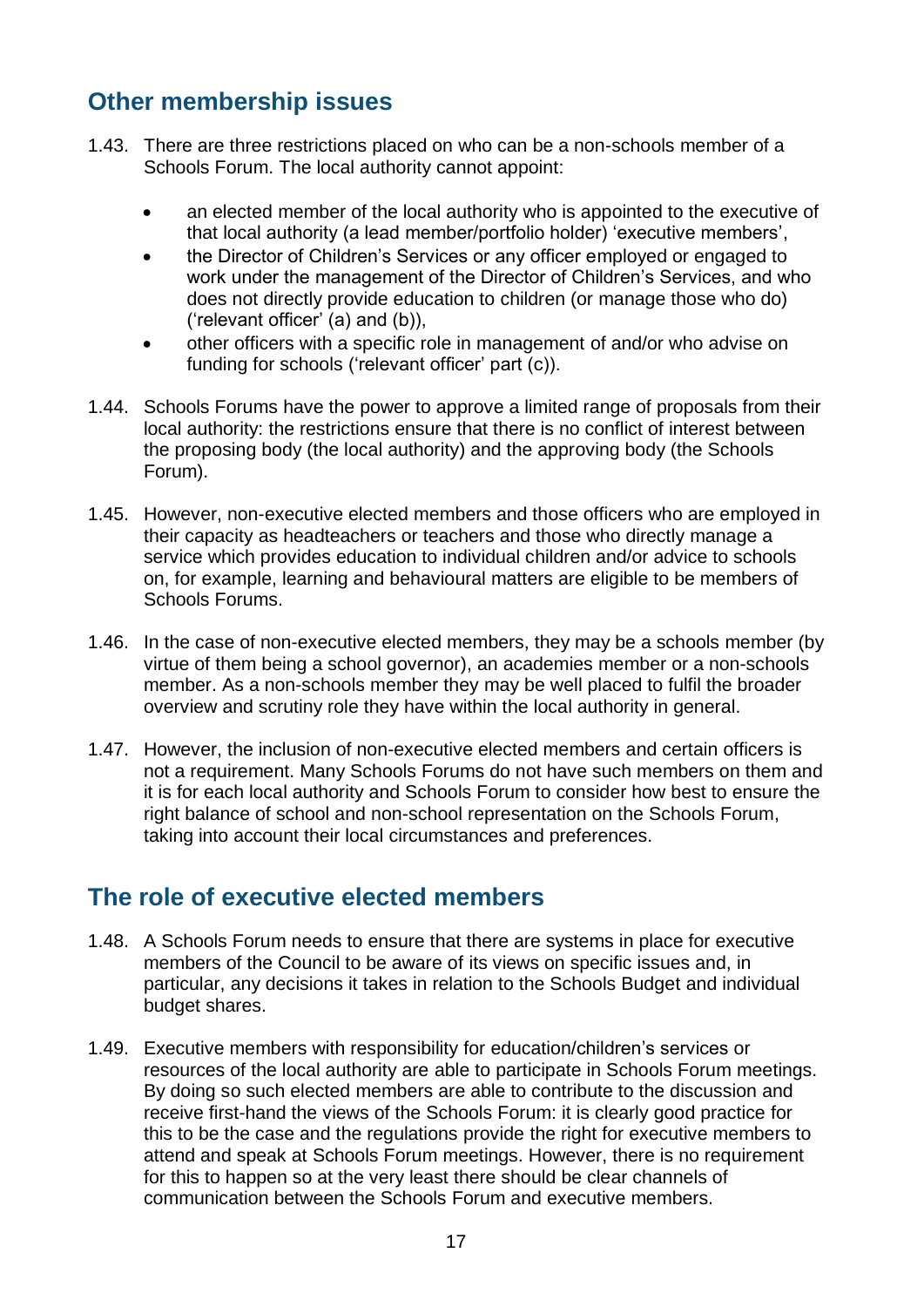Communication may also be assisted if Schools Forum members attended relevant Cabinet meetings as members of the public, e.g. when the funding formula is decided.

#### <span id="page-18-0"></span>**Recording the composition of Schools Forums**

1.50. Each local authority must make a written record of the composition of its Schools Forum detailing the numbers of schools members and by which group or subgroup they were elected, the number of academies members and the number of non-schools members, their terms of office, how they were chosen and whom they represent. This record should also indicate the term of office for schools and academies members.

#### <span id="page-18-1"></span>**Observers**

1.51. The Regulations provide that the Secretary of State can appoint an observer to attend and speak at Schools Forum meetings, e.g. a representative from the Education Funding Agency (EFA). This allows a conduit for national policy to be discussed at a local level and provide access for Schools Forum to an additional support mechanism, e.g. where there are highly complex issues to resolve.

#### <span id="page-18-2"></span>**Participation of local authority officers at meetings**

- 1.52. Only specific officers can speak at meetings of the Schools Forum. These officers are:
	- Director of Children's Services or their representative
	- Chief Financial Officer or their representative
	- Any person invited by Schools Forum to provide financial or technical advice
	- Any person presenting a paper to Schools Forum but their ability to speak is limited to the paper that they are presenting.
- 1.53. In the majority of cases Schools Forums are supported by a specific officer. In the course of their work, however, Schools Forums will be required to consider a whole range of issues and they may consider it appropriate that other officers attend for specific items of business. Where this is the case, the local authority should meet the Schools Forum's requests as far as possible.

#### <span id="page-18-3"></span>**Procedures**

- 1.54. Many procedural matters are not prescribed in the Regulations and are at the discretion either of the local authority or the Schools Forum itself. However, there are requirements in the Regulations relating to:
	- a. quorum: A meeting is only quorate if 40% of the total membership is present (this excludes any observers, and it is 40% of the current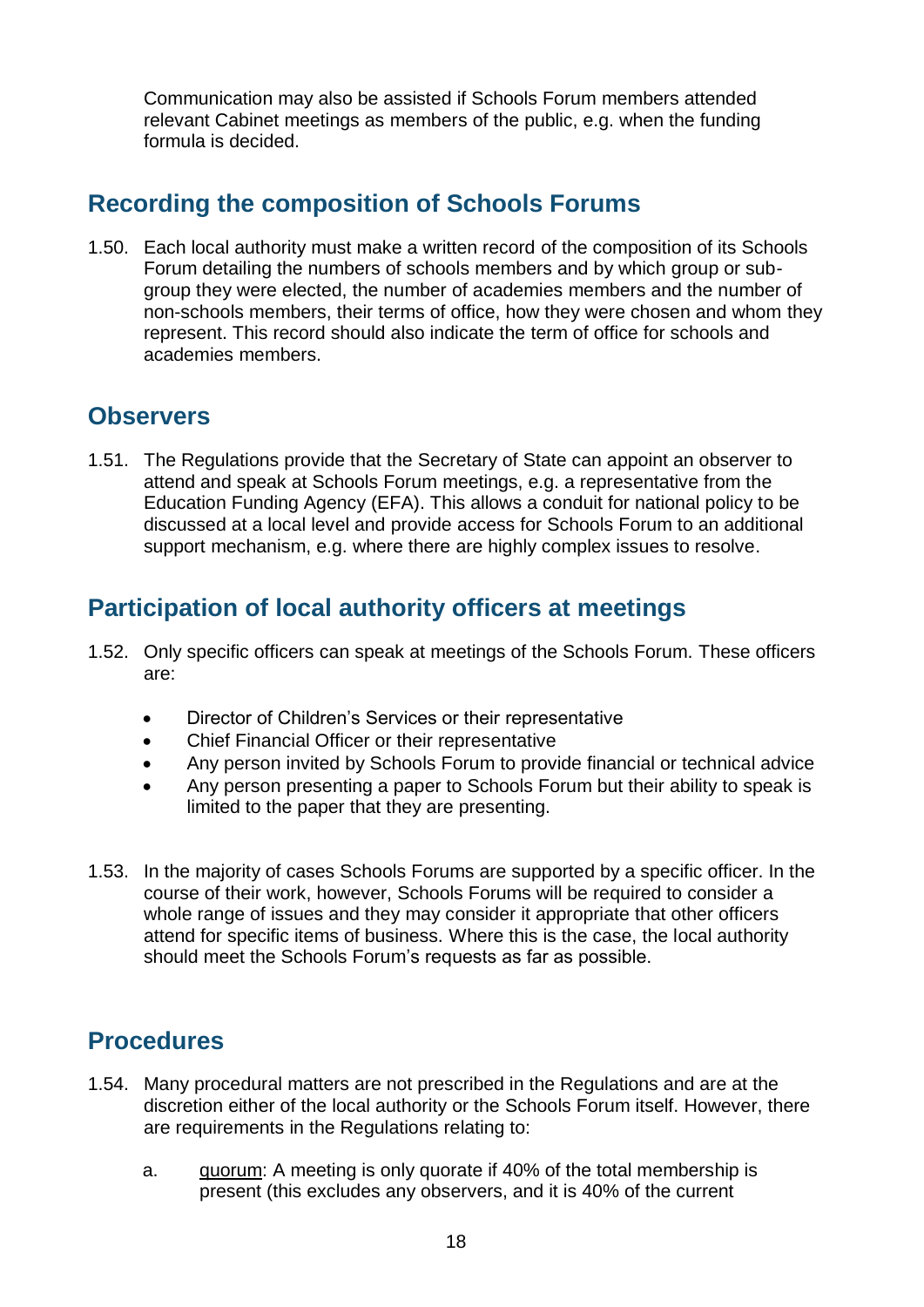membership excluding vacancies). If a meeting is inquorate it can proceed but it cannot legally take decisions (e.g. election of a Chair, or a decision relating to funding conferred by the funding regulations). An inquorate meeting can respond to local authority consultation, and give views to the local authority. It would normally be good practice for the local authority to take account of such 'unofficial' views, but it is not legally obliged to do so. In practice, the arrangements for meetings should be made to reduce the chance of a problem with quora. The quorum stipulation is in the Regulations to help ensure the legitimacy of decisions;

- b. election of a Chair: Under the Regulations, if the position of Chair falls vacant the Schools Forum must decide how long the term of office of the next Chair will be. This can be for any period, but the Schools Forum should consider carefully whether a period exceeding two years is sensible. A long period will also cause problems if the member elected as Chair has a term of office as a member which comes to an end before their term of office as Chair ends. The Schools Forum must elect a Chair from amongst its own members, so it is not possible to elect an independent Chair. In addition any elected member of the local authority or officer of the local authority who is a member of a Schools Forum may not hold the office of Chair. Schools Forums can also appoint to a position of vice Chair to provide cover if the Chair is absent or the post vacant;
- c. voting procedures: The Regulations provide that a Schools Forum may determine its own voting procedures save that voting on:-
	- the funding formula is limited to schools members, academies members and PVI representatives
	- de-delegation will be limited to the specific primary and secondary phase of maintained schools members.

The powers which Schools Forums have to take decisions on a range of funding matters increase the importance of clear procedures, e.g. decisions are made on a simple majority or the threshold to be met if higher. These procedures should take account of any use of working groups by the Schools Forum – for example a decision might be taken by voting to accept and adopt a report by a working group (see 1.58). As part of any voting procedure there should be clarity in the procedures for recording the outcome of a vote, and any resolutions a Schools Forum makes in relation to any vote taken;

- d. substitutes: The local authority must make arrangements to enable substitutes to attend and vote (where appropriate) at Schools Forum meetings. This applies to schools members, academies members and nonschools members. The arrangements must be decided in consultation with Schools Forum members.
- e. defects and vacancies: The Regulations provide that proceedings of the Schools Forum are not invalidated by defects in the election or appointment of any member, or the appointment of the Chair. Nor does the existence of any vacancy on the Schools Forum invalidate proceedings (see paragraph 1.52(a) on quorum).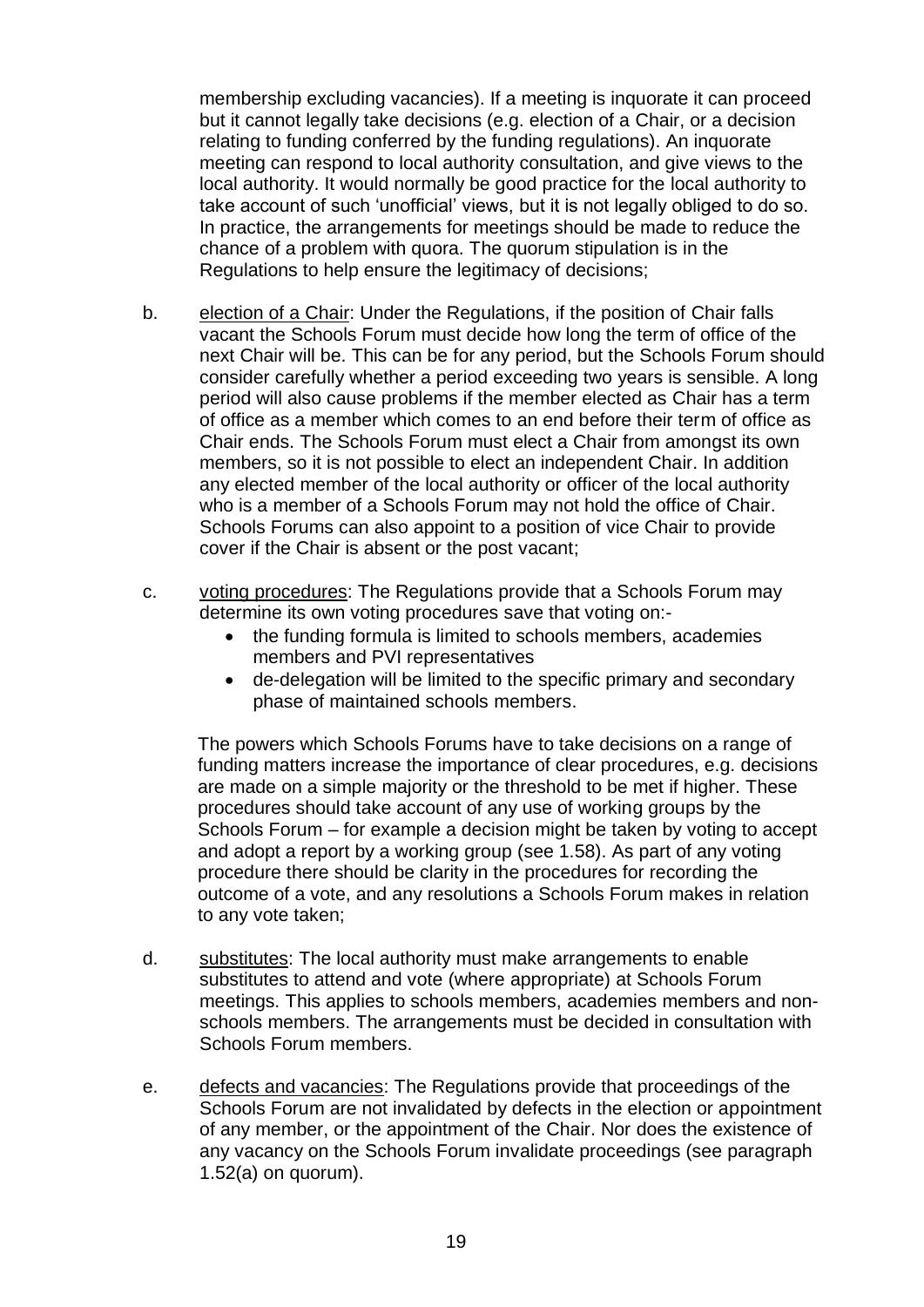- f. timing: Schools Forums must meet at least four times a year
- 1.55. Where the Regulations make no provision on a procedural matter, local discretion should be exercised. It is for the local authority to decide how far it wishes to establish rules for the Schools Forum to follow, in the form of standing orders. While it is entitled to do so, it is of course good practice to allow the Schools Forum to set its own rules so far as possible.

#### <span id="page-20-0"></span>**Public access**

- 1.56. Schools Forums are more than just consultative bodies. They also have an important role to play in approving certain proposals from their local authority and are therefore involved in the decision making process surrounding the use of public money at local level. As a result Schools Forums are required to be open to the public. Furthermore papers, agendas and minutes must be publicly available well in advance of each meeting. It is good practice that notification that Schools Forum is a public meeting is included on the website and papers are published at least a week in advance.
- 1.57. Some Schools Forums already operate very much along the lines of a local authority committee. This is perfectly legitimate and will provide a consistent framework for the running of meetings that are open to the public, and the publishing of papers and agendas well in advance of the meeting and minutes published promptly as required under Regulation 8(13) of the Schools Forum Regulations 2012.

# <span id="page-20-1"></span>**Working groups**

1.58. It is open to a Schools Forum to set up working groups of members to discuss specific issues, and to produce draft advice and decisions for the Schools Forum itself to consider. The groups can also include wider representation - for example, an early years reference group can represent all the different types of provider to consider the detail of the early years single funding formula. The reference group would then be able to give its considered view on the local authority's proposals to the Schools Forum. The Schools Forum should not delegate actual decisions or the finalisation of advice to a working group, as this may have the effect of excluding legitimate points of view.

# <span id="page-20-2"></span>**Urgent business**

1.59. It is good practice for the local authority to agree with its Schools Forum an urgency procedure to be followed when there is a genuine business need for a decision or formal view to be expressed by the Schools Forum, before the next scheduled meeting. The local authority may of course call an unscheduled meeting; but it may also wish to put in place alternative arrangements such as clearance by email correspondence or some other means. Such instances should be avoided so far as possible but are legitimate provided all members of the Schools Forum have an opportunity to participate, the logistics provide a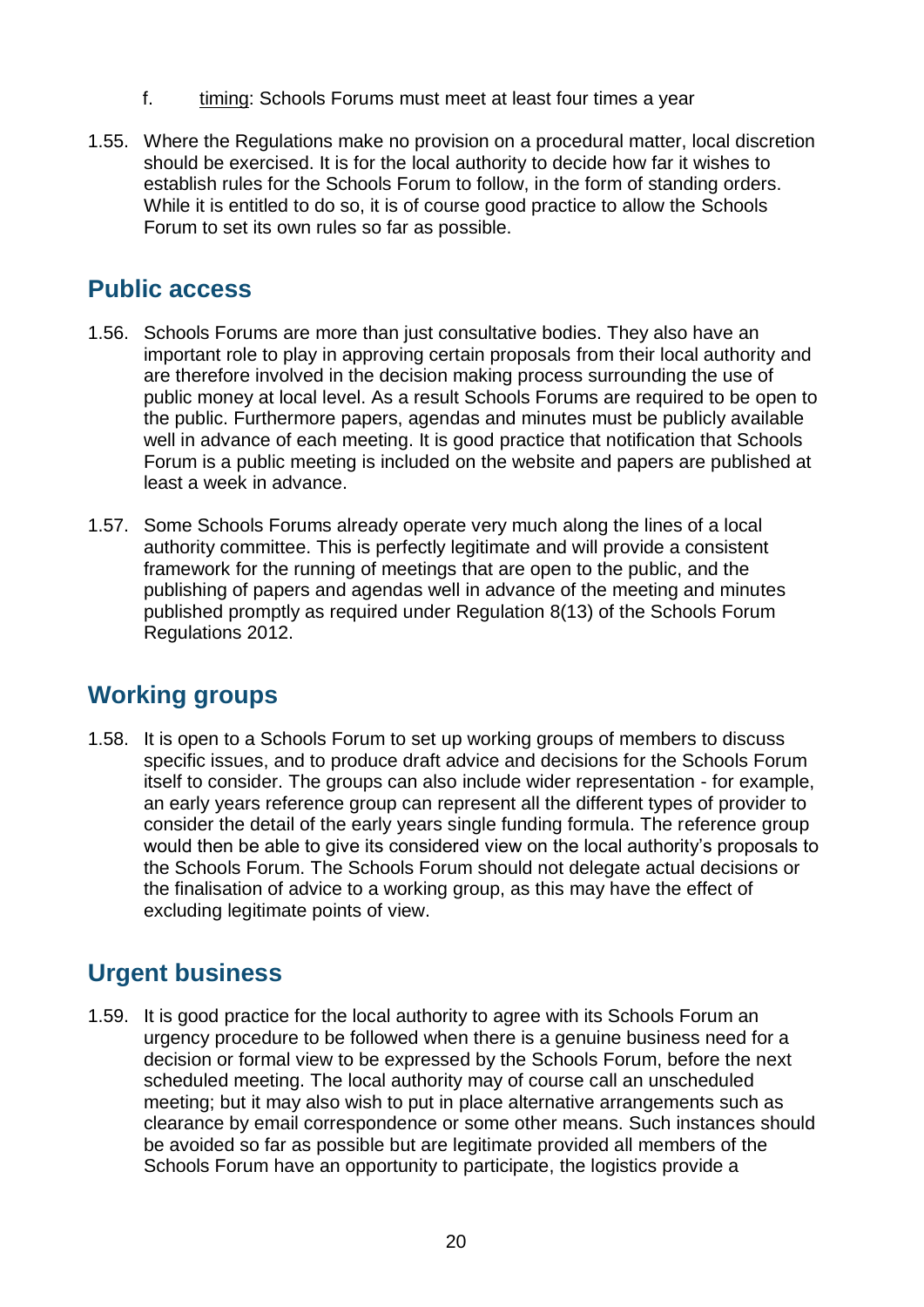reasonable opportunity for consideration and the local authority policy on data security is not compromised.

1.60. It is not legal for the Chair to take a decision on behalf of the Schools Forum, no matter how urgent the matter in question; but a Schools Forum may wish to put in place a procedure for the Chair to give the local authority a view on an urgent issue.

#### <span id="page-21-0"></span>**Resources of the Schools Forum**

- 1.61. The costs of a Schools Forum fall in the centrally retained budget portion of the Schools Block of local authorities. Nationally there is variation in the level of funding local authorities identify against Schools Forum expenditure: the median budgeted expenditure in 2013-14 was £24,158.
- 1.62. It is legitimate to charge the running costs of Schools Forums to this budget including any agreed and reasonable expenses for members attending meetings, the costs of producing and distributing papers and costs room hire and refreshments and for clerking of meetings. Beyond these costs some Schools Forums have a budget of their own to use for activities such as commissioning research or other reports. The 2012 School and Early Years Finance Regulations provide that the level of resource devoted to running Schools Forums in 2013-14 is limited to 2012-13 levels unless the Secretary of State agrees an increase. Similar arrangements are in the draft 2013 Regulations.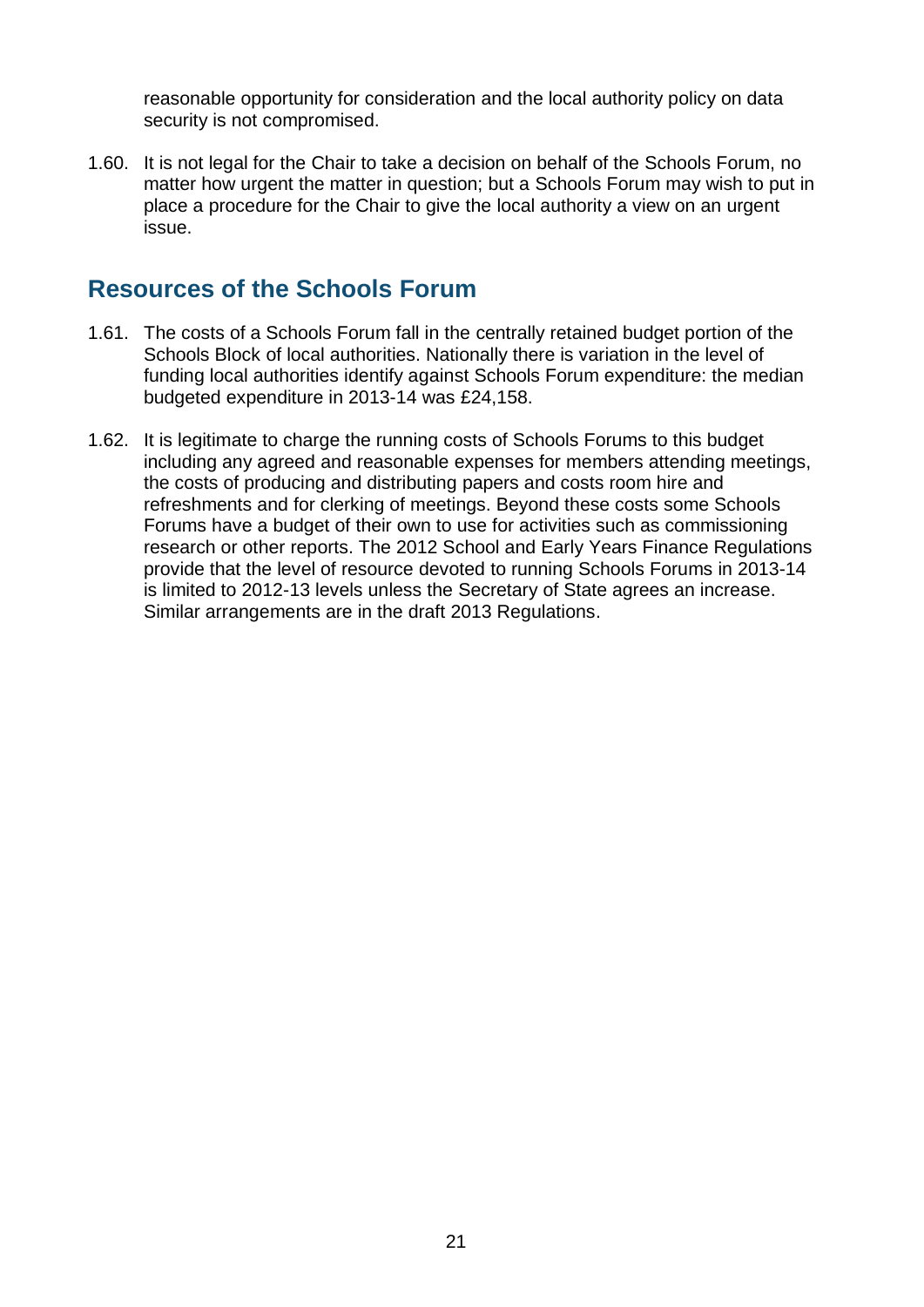# <span id="page-22-0"></span>**Section 2 – Effective Schools Forums**

#### <span id="page-22-1"></span>**Introduction**

- 2.1. As the previous section outlined, local authorities have responsibility for establishing Schools Forums. They also have an ongoing responsibility to provide them with appropriate support, information and guidance in carrying out their functions and responsibilities.
- 2.2. The following outlines some aspects of what local authorities and Schools Forums should consider in ensuring that their Schools Forums are as effective as possible. The pace of academy conversions in particular means that this significant sector must be properly represented and feel that it is able to play a meaningful part in the discussions of the Schools Forum.
- 2.3. Central to the effectiveness or otherwise of a Schools Forum will be the relationship between it and its local authority. The local authority will have a significant influence on this: the support it provides; the resources it devotes and the weight it gives to the views of Schools Forums all contribute to the nature of the relationship. There are therefore a number of characteristics of this relationship that are particularly important:
	- *Partnership: Having a shared understanding of the priorities, issues and concerns of schools, academies and the local authority.*
	- *Effective Support: The business of the Schools Forum is supported by the local authority in an efficient and professional manner.*
	- *Openness: It is important that a Schools Forum feels it is receiving open, honest and objective advice from its local authority.*
	- *Responsiveness: Local authorities should as far as possible be responsive to requests from their Schools Forums and their members. Schools Forums themselves should also be aware of the resource implications of their requests.*
	- *Strategic view: Members of Schools Forum should consider the needs of the whole of the educational community, rather than using their position on a Schools Forum to advance their own sectional or specific interests.*
	- *Challenge and Scrutiny: Schools Forums may be asked to agree to proposals from their local authority that will have an effect on all schools and academies in the local area. The extent to which Schools Forums can scrutinise and challenge such proposals is an important aspect of their effectiveness.*
- 2.4. The characteristics identified above are just some of the aspects that will contribute to an effective Schools Forum. The following provides more detail on some of the specific issues that local authorities and Schools Forums may wish to consider in thinking about their own arrangements.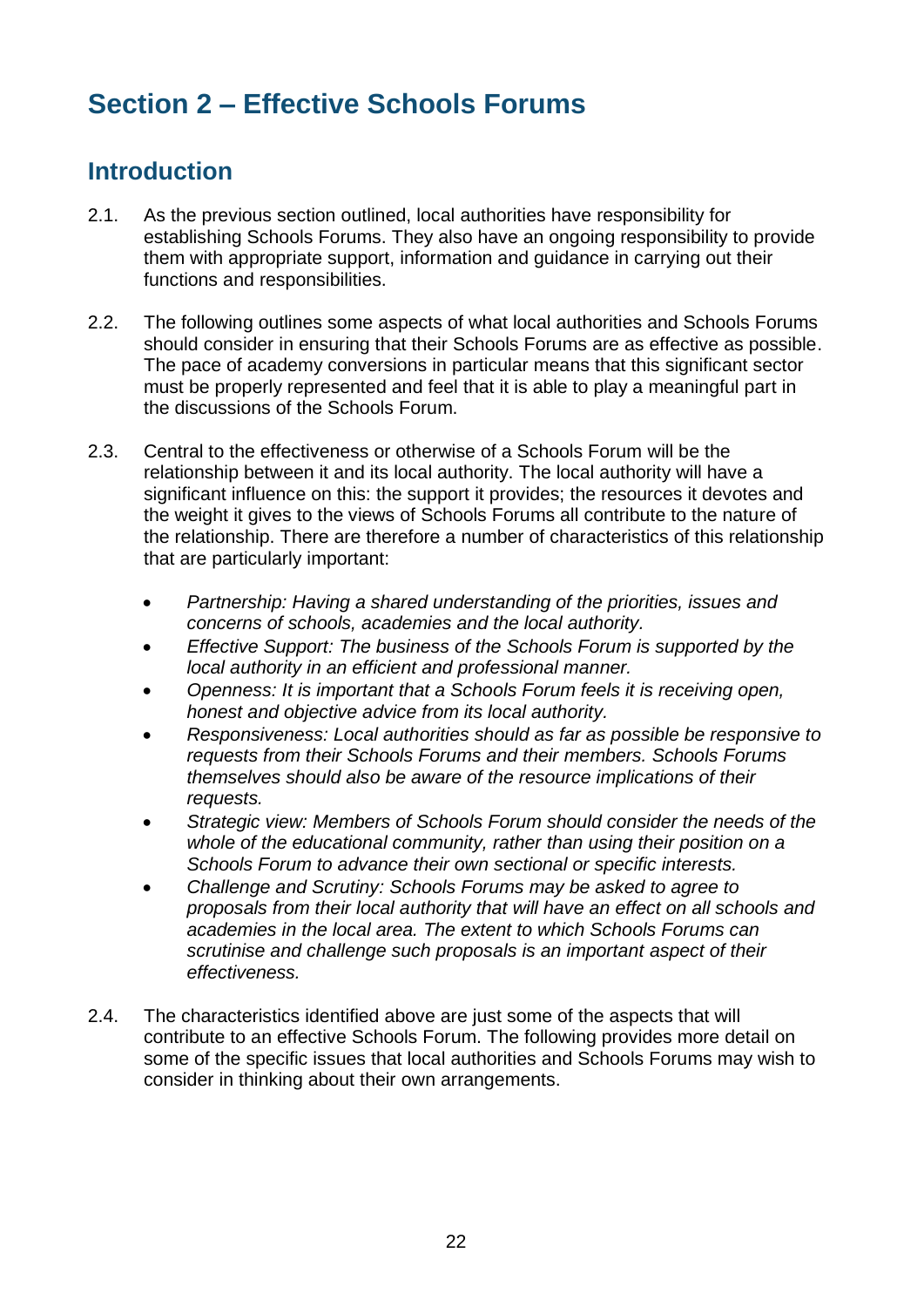# <span id="page-23-0"></span>**Induction of new members**

- 2.5. When new members join the Schools Forum appropriate induction materials should be provided. These might include material relating to the operation of the Schools Forum together with background information about the local and national school funding arrangements. Typically they might comprise:
	- a. the constitution of the Schools Forum
	- b. a list of members including contact details and their terms of office
	- c. any locally agreed terms of reference explaining the relationship between the Schools Forum and the local authority
	- d. copies of minutes of previous meetings
	- e. the programme of Schools Forum meetings for the year
	- f. the local Schools Forum web address
- 2.6. This Operational and Good Practice Guide, suitably supplemented by local material, should also be provided to new members on their appointment.
- 2.7. Where there is sufficient turnover of Schools Forum members in any particular year the local authority may wish to organise a one-off induction event to brief new members. Such an event would usefully include an outline of the role of the Schools Forum and the national funding arrangements for schools and local authorities. It might also include an explanation of the local funding formula and any proposals for review. The opportunity could also be taken to explain the main reporting requirements for school and local authority expenditure.

# <span id="page-23-1"></span>**Training**

- 2.8. Ideally Schools Forum members should be able to use some of the budget set aside for Schools Forum running costs for accessing relevant training activities. Some training will be provided by officers of the local authority but members may wish to attend national or regional events, the costs of which, where necessary, can be supported from the Schools Forum budget.
- 2.9. Training will need to be provided in response to any changes in the role of the Schools Forum and national developments in respect of school funding.

# <span id="page-23-2"></span>**Agenda setting**

- 2.10. The process by which the agenda for a meeting or cycle of meetings is set is in many respects one of the key determinants of the effectiveness or otherwise of a Schools Forum.
- 2.11. The frequency and timing of meetings of the Schools Forum should be agreed in advance of each financial or academic year. In drawing up this cycle of meetings, in consultation with the Schools Forum, the local authority should provide a clear overview of the key consultative and decision-making points in the school funding cycle. These will be drawn from a combination of national and local information and should inform the basic agenda items that each meeting needs to cover. For instance meetings will need to be scheduled at appropriate points to enable the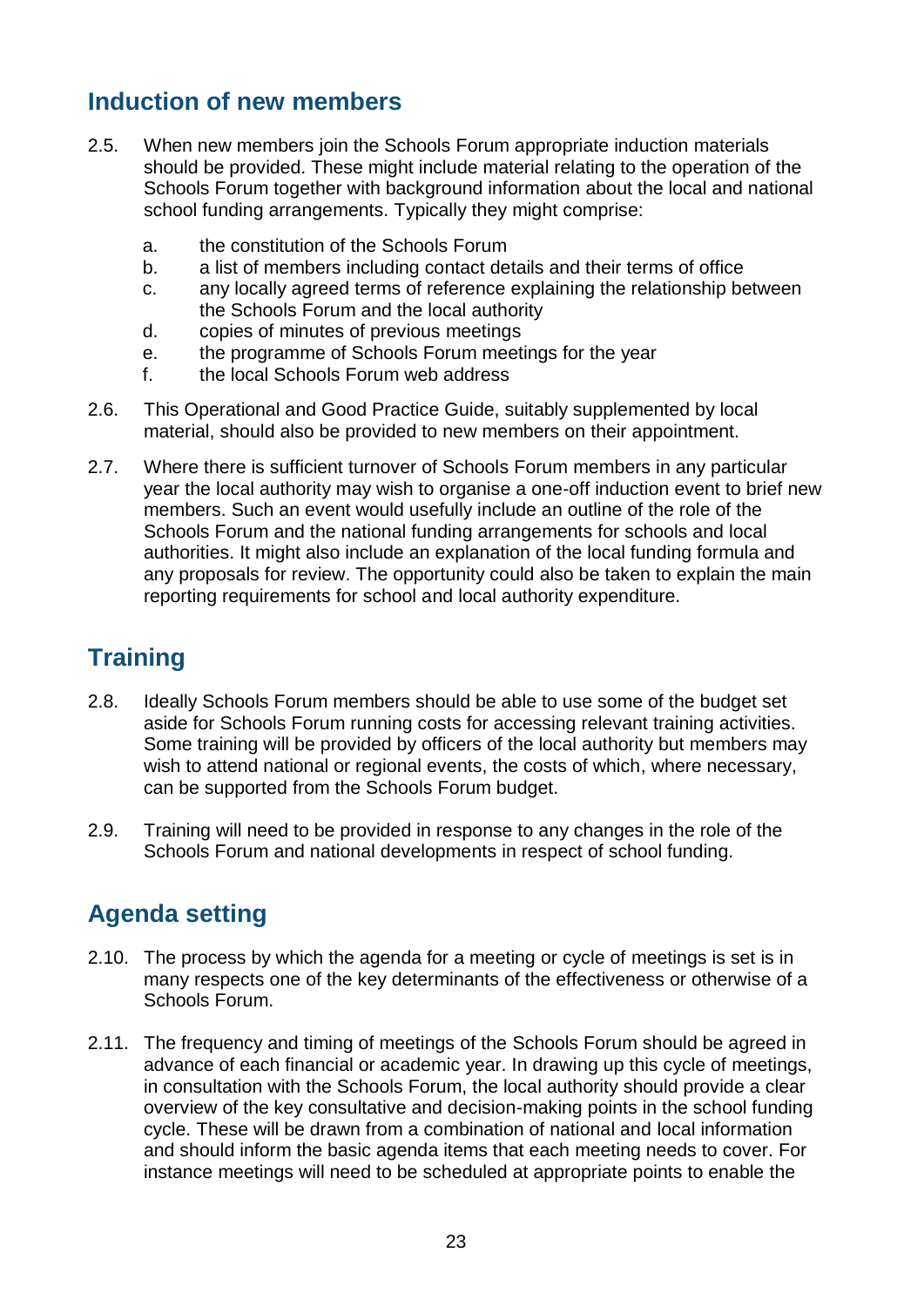Schools Forum to consider the outcomes of local consultations and national announcements.

2.12. Although the business of Schools Forums must be open and transparent, it is recognised that from time to time items of a confidential nature will need to be discussed. It is recommended that authorities apply the same principles that they apply to Council/Cabinet meetings when judging an item to be confidential and adopt similar practices for dealing with those reports in the meeting, e.g. placing them together at the end of the agenda.

#### <span id="page-24-0"></span>**Preparation for a Schools Forum meeting**

- 2.13. It is vital that Schools Forum is transparent, open and has clear communication lines to all of the members that are represented. This ensures the wider school family are aware of the business discussed, the impact on their setting and the reasons for the decisions.
- 2.14. The vast majority of a Schools Forum's business will be transacted on the basis of prepared papers. It is therefore important that these are concise, informative and produced in a timely and consistent manner. Recommendations should be clearly set out at the beginning of each report. It is also helpful if the front of the report confirms whether the report is for information or decision and who is eligible to vote where relevant.
- 2.15. It is good practice for the Schools Forum and local authority to agree a standard for these. It is usual for papers to be dispatched at least one week prior to the meeting at which they will be discussed to allow members to consider them and if necessary canvass views from the group they are representing. Papers should be published on the local authority's website at this time to enable representations to be made to Schools Forum members.
- 2.16. Consistency in the presentation of papers also contributes to the effectiveness of meetings: it helps set the tone of meetings, facilitate the engagement of all members and signal the importance the local authority attaches to the work of the Schools Forum. Ideally such a standard should be agreed between the Schools Forum and local authority. The publishing of papers as a single pdf file is helpful as it saves time and avoids accessing multiple documents both in advance of, and during, the meeting. An Executive Summary of the reports can provide Schools Forum members and members of the public with an overview of the agenda and the decisions required.
- 2.17. The publishing of papers on a publicly available website well in advance of the meeting ensures that all interested parties are able to access papers. Some Schools Forums ensure that each represented group meets in the days immediately prior to the Schools Forum meeting to ensure the agenda is discussed and Schools Forum members are properly briefed by the group they represent. Although on occasions it is inevitable that Schools Forums will receive late, or tabled reports it does create some difficulty for members as they will not have been able to seek the views of those they represent.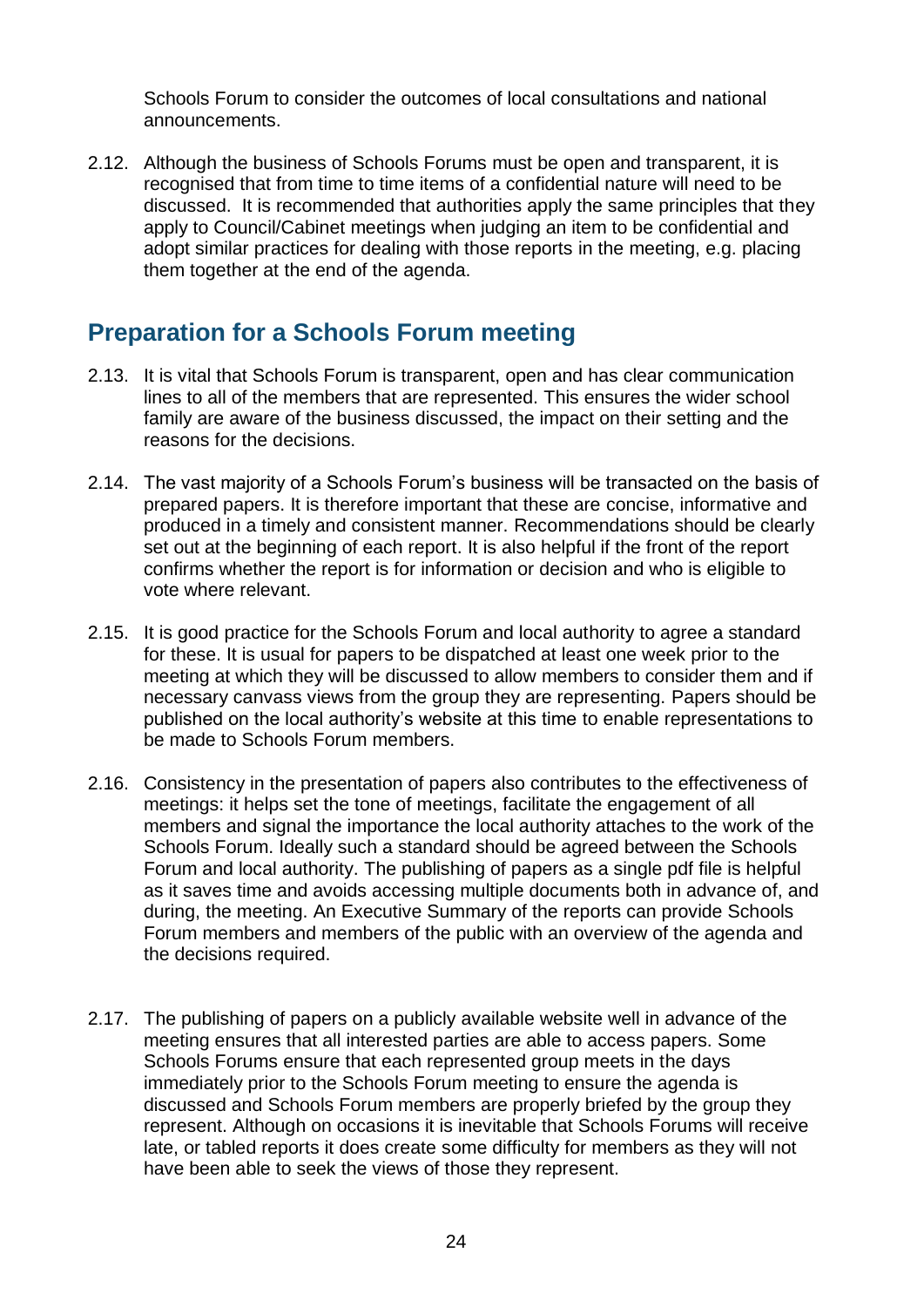2.18. Schools Forums can consider adopting a flexible arrangement for time immediately prior to the meeting. For example it could be used for training of new members, or as a drop-in session for members to ask items of clarification, or for members to meet without officers to discuss the agenda.

# <span id="page-25-0"></span>**Chairing the Schools Forum**

- 2.19. The Chair of a Schools Forum plays a key role in setting the tone, pace and overall dynamic of the Schools Forum. They should provide an environment within which all members are able to contribute fully to discussions and guide the Schools Forum to making well informed decisions.
- 2.20. The relationship between the Chair and the local authority is therefore vital. The Chair should be very clear on the substance of the agenda items, understand the issues involved and the decisions and/or actions that need to be taken in respect of School Forum business. It is good practice for there to be a pre-meeting between the senior officer of the local authority supporting the Schools Forum and the Chair of the Schools Forum to ensure that all the issues are clearly understood.
- 2.21. Equally, the Chair has the responsibility of representing the views of the Schools Forum back to the local authority: for instance, they should, where appropriate, take the initiative to make suggestions for improvements to the way the business is conducted, and, in exceptional cases and with support of the members of the Schools Forum take the view that they do not have sufficient information on which to base a decision and ask that an item is deferred until further information is available. However, in doing so, the Chair and Schools Forum should be fully aware of the consequences of deferral.
- 2.22. The independence of Schools Forum is paramount. Enhancing the role of Chair to a paid position, rather than the reimbursement of reasonable expenses, could blur the lines of independence. Similarly, if the Chair undertakes significant work for the LA in another capacity, e.g. as an external consultant, they could be viewed as equivalent to an officer of the local authority.
- 2.23. Local authorities could consider if sharing contact details of the Schools Forum Chair with neighbouring authorities would be helpful for peer support and improving networking opportunities.

# <span id="page-25-1"></span>**Clerking the Schools Forum**

- 2.24. Clerking of a Schools Forum should be seen as more than just writing a note of the meeting. A good clerk provides an invaluable link between the members of the Schools Forum, the Chair and the local authority. It is a role often undertaken by an employee of the local authority though we would recommend consideration is given to the use of an independent clerk.
- 2.25. Clerks should manage the logistics of the meeting in terms of ensuring dispatch of papers and producing a note from the meeting. In considering the style of meeting notes consideration should be given to making them intelligible enough for nonattendees to get a sense of the discussion as well as clearly indicating the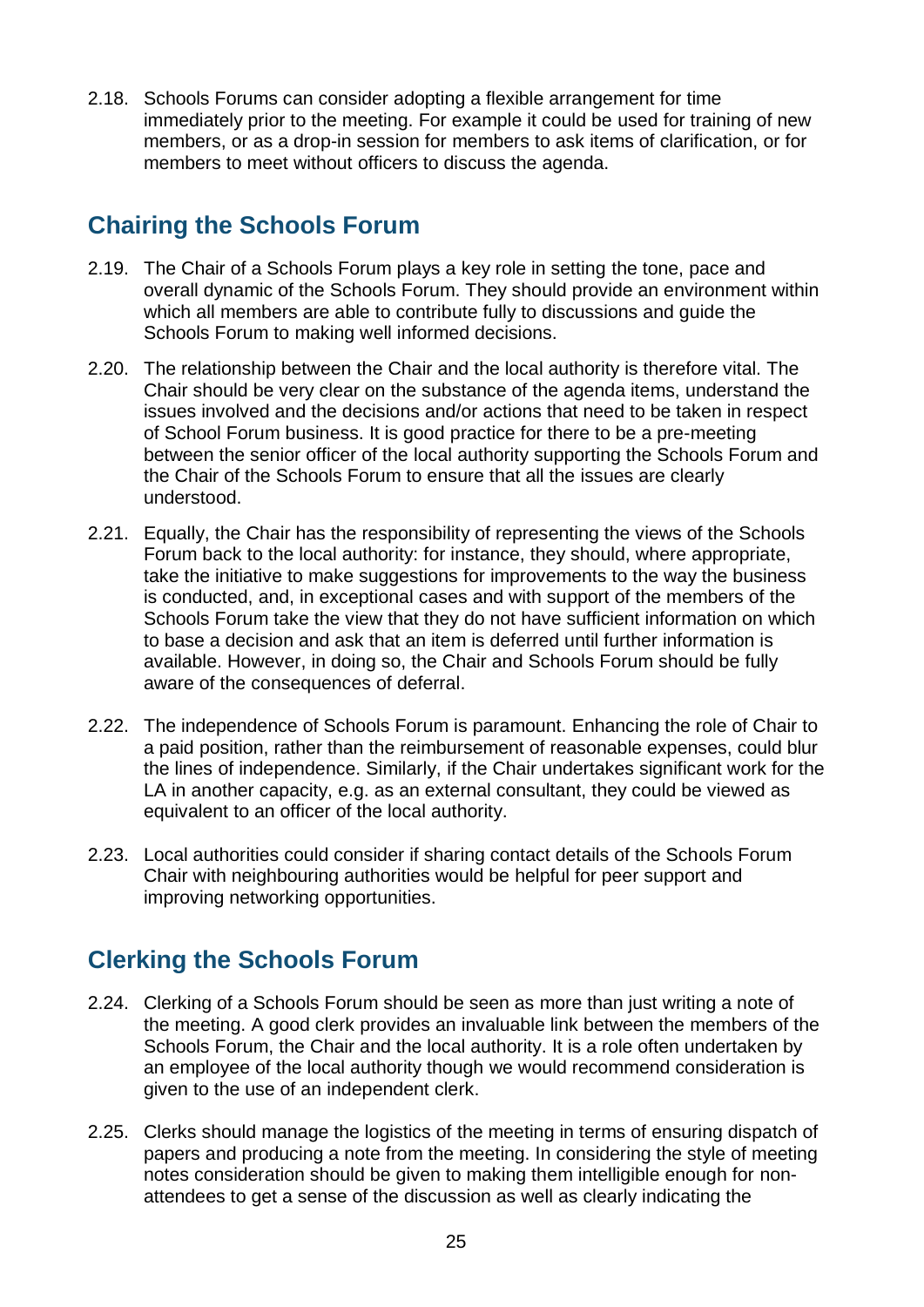conclusion and action agreed in relation to each agenda item. Verbatim reports of a Schools Forum's discussion, however, are unlikely to be very useful. Schools Forums may consider whether a simple action log should be maintained by the clerk to ensure all action points agreed are followed up.

- 2.26. Beyond this a good clerk can:
	- a. provide the route by which Schools Forum members can access further information and co-ordinate communication to Schools Forum members outside of the formal meeting cycle;
	- b. respond to any queries about the business of the Schools Forum from headteachers, governors and others who are not on the Schools Forum themselves;
	- c. be responsible for ensuring contact details of all members are up to date;
	- d. maintain the list of members on the Schools Forum and advise on membership issues in general;
	- e. assist with the co-ordination of nomination/election processes run by the constituent groups;
	- f. keep the Schools Forum website up to date: e.g. by posting latest minutes and papers etc;
	- g. monitor, on a regular basis, the Schools Forum and general Schools Funding section of the Department for Education (DfE) website or the gov.uk website; and arrange for the distribution of any relevant DfE information to Schools Forum members;
	- h. if appropriate, provide technical advice in relation to the Schools Forum regulations and in relation to the operation of a Schools Forum's local constitution; and
	- i. organise, operate and record any voting activity of the Schools Forum in line with the provisions of its local constitution.
- 2.27. Not all of these tasks may be able to be undertaken by the Schools Forum clerk. However, each one is important and there should be arrangements in place to ensure they are discharged adequately.

#### <span id="page-26-0"></span>**Good practice for Schools Forum meetings**

- 2.28. Schools Forums should ensure there is a clear debate of all agenda items. Whilst sub-group meetings are valuable in working through detailed issues, Schools Forum should consider that the level of debate held at the Schools Forum meeting and recorded in the minutes will be the official reflection of the level of challenge and discussion on each issue.
- 2.29. The use of nameplates for Schools Forum members also showing which group they are representing can be helpful to members of the public and presenters of papers.
- 2.30. The use of coloured cards or coloured nameplates can be helpful when specific members of Schools Forum are eligible to vote on specific items, e.g. dedelegation or changes to the funding formula.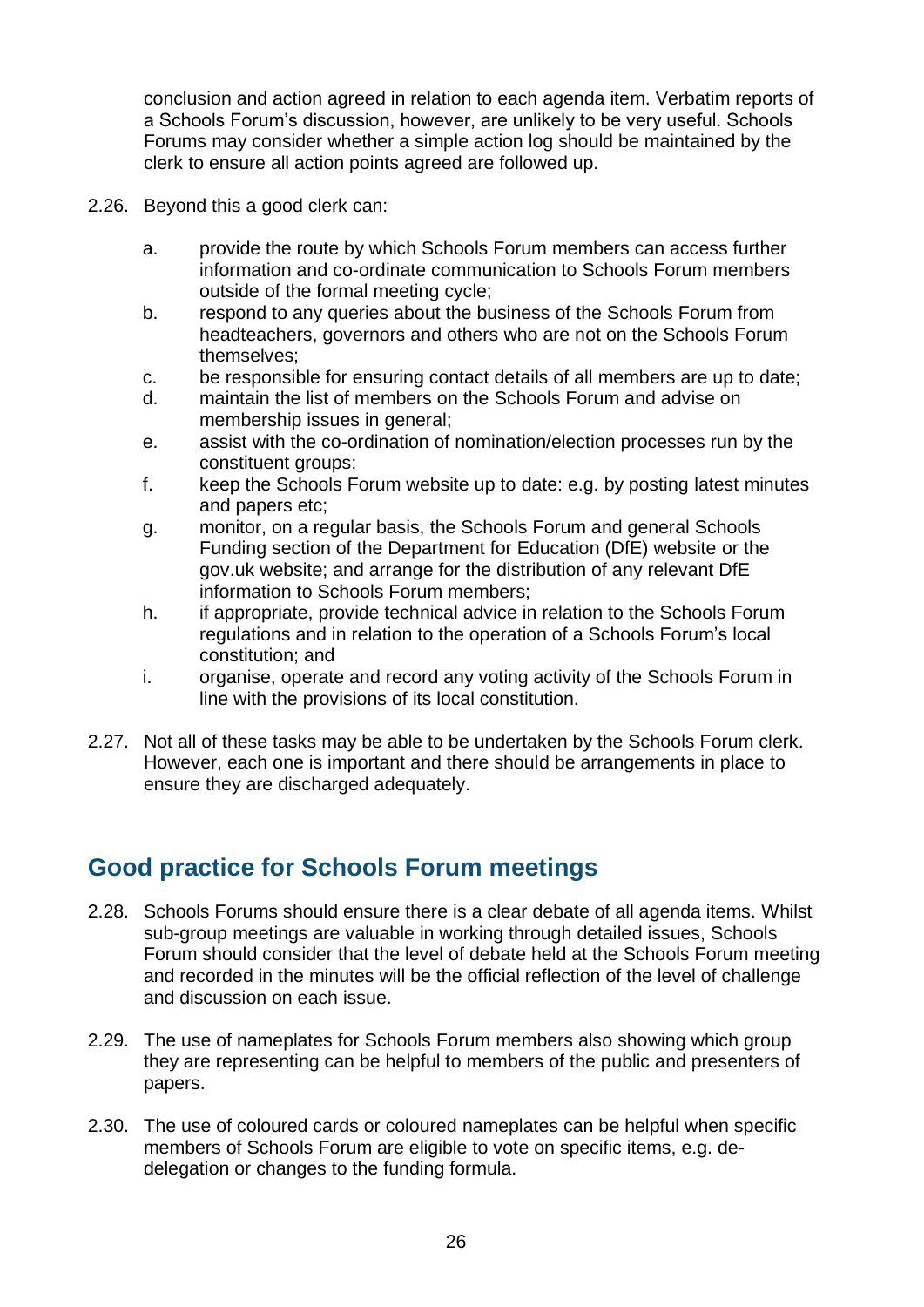- 2.31. Consultations with Schools Forum are a key responsibility of a local authority, ranging from the funding formula to the letting of contracts. Each consultation will be different and depend on the subject being consulted on, but local authorities should consider the following factors as good practice for effective consultation:-
	- Plan and consult early
	- Allow reasonable timescales for response (as Forum members may need to consult the groups they represent)
	- An open and honest approach
	- Fully inclusive
	- Allow for ongoing dialogue
	- Provide feedback
	- Clear communications.

# <span id="page-27-0"></span>**Meeting notes and recording of decisions**

- 2.32. A vital part of the effective operation of a Schools Forum is to ensure that an accurate record of the meeting is taken. This must include the clear recording of votes where there are contrary views. Recommendations to, and decisions of, Schools Forum must be clearly set out.
- 2.33. Notes or minutes of each Schools Forum meeting should be produced and put on the website as soon after the meeting as possible to enable members and others to see the outcome of any discussions and decisions/votes. It is good practice to formally agree the accuracy of the note/minutes at a subsequent meeting but the publication of the draft minutes should not be delayed as a result.
- 2.34. In order to provide clarity about representation at each meeting, it is good practice for the minutes to record the group and/or subgroup that each member represents against their name.

# <span id="page-27-1"></span>**Communication**

- 2.35. Communication to the wider educational community of the discussions and debates of, and decisions made by, Schools Forum is fundamental to their effective operation. The more schools and other stakeholders know about the proceedings of the Schools Forum, the more their work will be an important and central part of the context of local educational funding. This is particularly important given the decision making role that the Schools Forum has. Local authorities should consider the operational differences between the types of stakeholders and plan their communications accordingly. For example ensuring effective communications across the PVI sector may be more difficult than with schools, who are more likely to have existing channels of communication e.g. headteacher meetings.
- 2.36. Each Schools Forum should therefore be clear what its channels of communication are. One channel is the requirement that all its agenda, minutes and papers are publicly available on the local authority's website. However, the Schools Forum should also consider additional communication processes. These could include: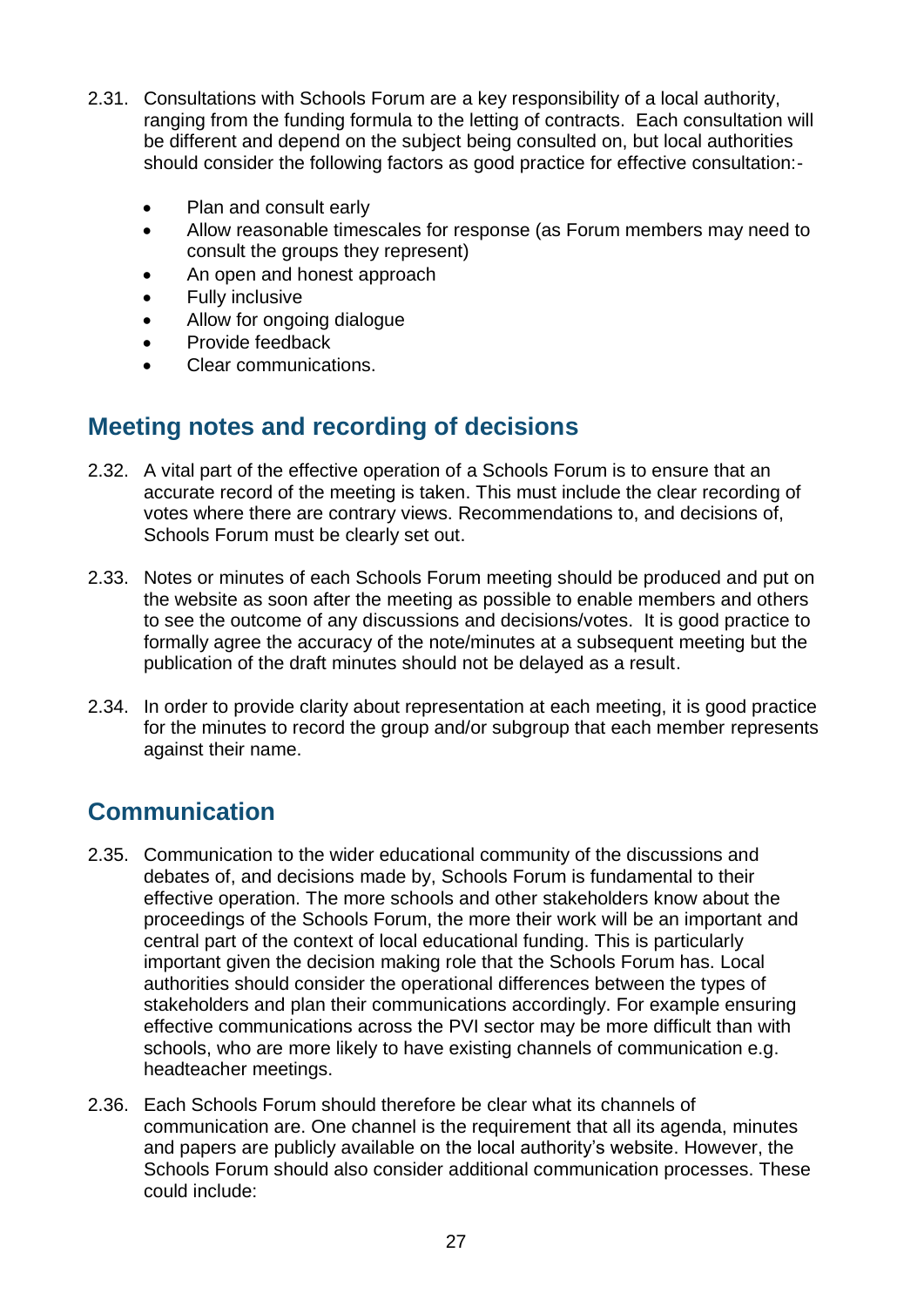- a. the reporting back by Schools Forum members to their 'parent' group of the business of the Schools Forum is a key responsibility of Schools Forum members. This can be a particularly useful method of ensuing that Schools Forum members have an ongoing dialogue with the constituents of their group or sub-group and are therefore well able to represent their views at Schools Forum meetings;
- b. an annual report on the proceedings of the Schools Forum;
- c. attendance by the Chair, or other Schools Forum member, at other relevant consultative or management groups such as any capital working group; or senior management meetings of the Children's Services Department; or
- d. a brief email to all schools, early years providers and other stakeholders after each Schools Forum meeting informing them of the discussions and decisions with a link to the full papers and minutes for further information
- e. a Schools Forum newsletter can be a less formal and more interesting way of communicating forum business and raising the profile of Schools Forum and its members.

#### <span id="page-28-0"></span>**News updates**

- 2.37. Most, but not all, members of the Schools Forum will already be in receipt of regular information on school funding matters from the local authority and DfE. Other Schools Forum members should be copied into such information flows so that they can be kept abreast of developments between meetings.
- 2.38. Many local authorities have already established dedicated Schools Forum websites on which they post key information for Schools Forum members and other interested parties.